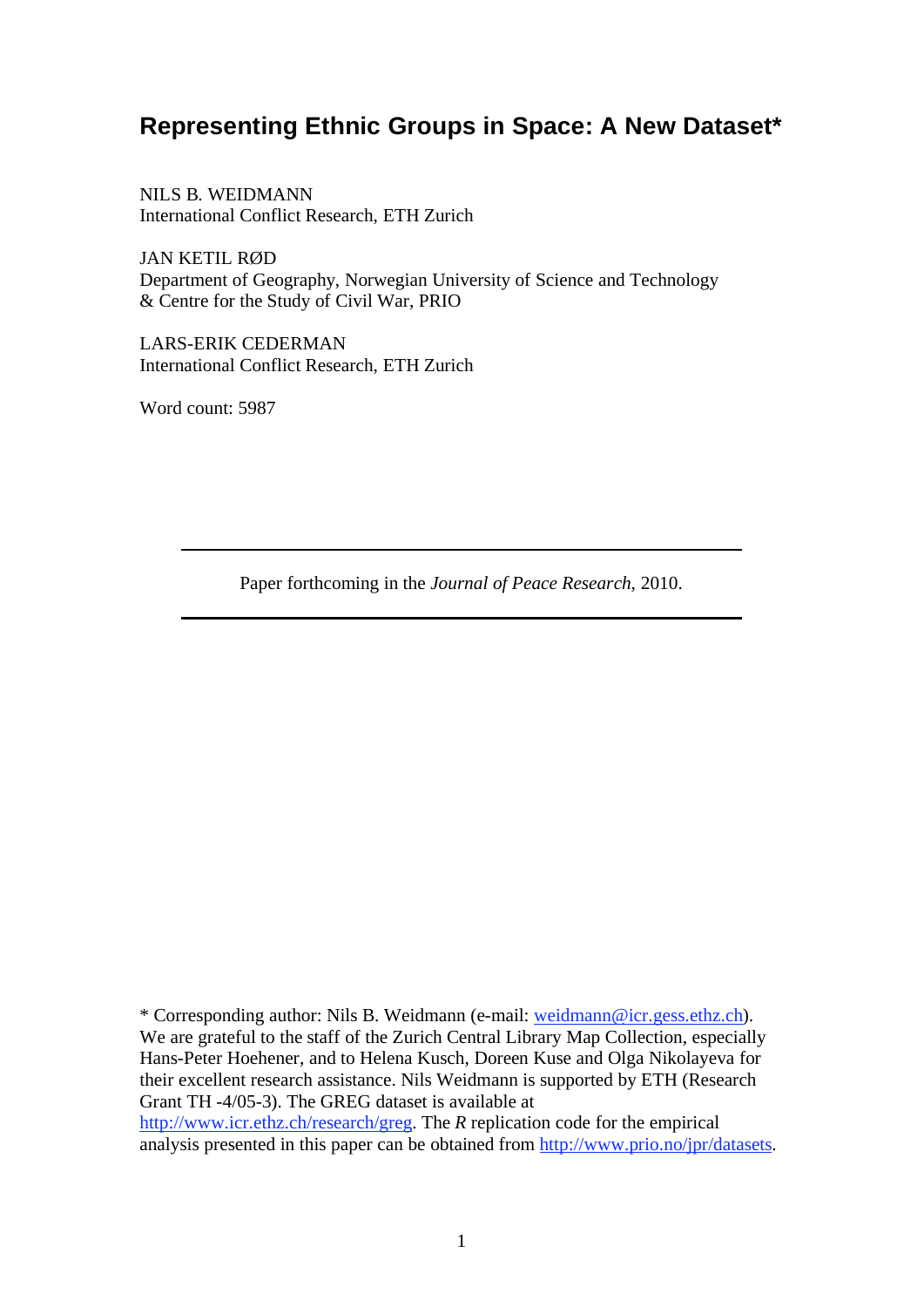#### *Abstract*

Whether qualitative or quantitative, contemporary civil-war studies have a tendency to over-aggregate empirical evidence. In order to open the black box of the state, it is necessary to pinpoint the location of key conflict parties. As a contribution to this task, this paper describes a data project that geo-references ethnic groups around the world. Relying on maps and data drawn from the classical Soviet *Atlas Narodov Mira*, the 'Geo-referencing of ethnic groups' (GREG) dataset employs geographic information systems (GIS) to represent group territories as polygons. This paper introduces the structure of the GREG dataset and gives an example for its application by examining the impact of group concentration on conflict. In line with previous findings, we show that groups with a single territorial cluster according to GREG have a significantly higher risk of conflict. This example demonstrates how the GREG dataset can be processed in the *R* statistical package without specific skills in GIS. We also provide a detailed discussion of the shortcomings of the GREG dataset, resulting from the datedness of the ANM and its unclear coding conventions. In comparing GREG to other datasets on ethnicity, the paper makes an attempt to illustrate the strengths and weaknesses associated with the GREG database.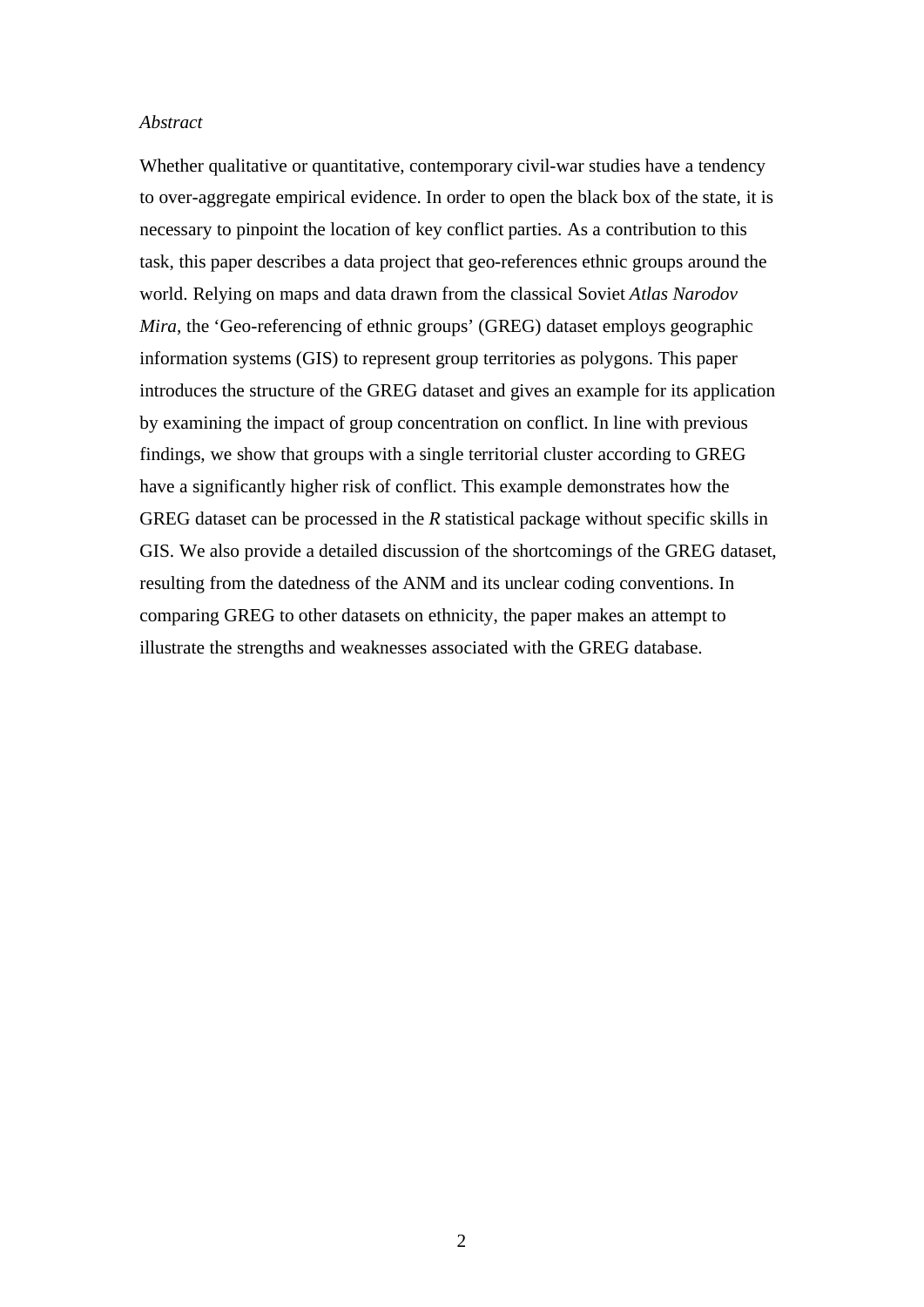### **Introduction**

1

The role of ethnicity in conflict processes remains as controversial as ever. The ethnic wars following the end of the Cold War triggered a surge of interest in ethnic conflict (e.g. Posen, 1993; Kaplan, 1993). In this wave of scholarship, international relations specialists attempted to apply their traditional tools that had been developed to study primarily superpower relations and other interstate exchanges (Cederman, 2002). In contrast, more recent research has turned attention more specifically to civil wars. Inspired by a prominent project funded by the World Bank, a number of political scientists and economists have expressed doubts as to whether ethnic grievances really drive such conflicts (Fearon & Laitin, 2003; Collier & Hoeffler, 2004).

Since the current literature on civil wars relies extensively on cross-national statistics, the question of what mechanisms drive observed macro patterns can only be answered indirectly (Sambanis, 2004). This problem pertains to the effect of prominent indicators, including GDP per capita, democracy or geography. Most importantly, however, the seemingly absent effect of ethnic grievances is also based on aggregate indicators. In order to get closer to the micro-mechanisms that drive ethnic civil wars, it is necessary to focus more explicitly on the actors in these conflicts. One way to do this is to use ethnic groups as unit of analysis. Even though 'groups' do not themselves commit acts of violence in conflict (Brubaker, 2004), ethnic divisions are the relevant societal cleavages along which many internal conflicts are fought. Ethnic groups thus constitute a meso-level of analysis in the study of civil war – a first step down from the state as an over-aggregated analytical unit, but still above the microlevel of political organizations, rebel movements, and individuals, where limited data availability makes large-N comparisons at a global scale impossible.<sup>1</sup>

Why do some groups experience violence, whereas others do not? More careful scrutiny of ethnic groups requires better indicators at the group level. In this paper, we present the GREG project ('Geo-referencing of Ethnic Groups'), which attempts to attain this goal by disaggregating ethnicity spatially. More specifically, our goal is to

 $1$  Efforts have been made to code non-state actors in civil wars, but in such cases the focus is on rebel organizations rather than on non-violent political organizations (Cunningham, Gleditsch & Salehyan, 2009).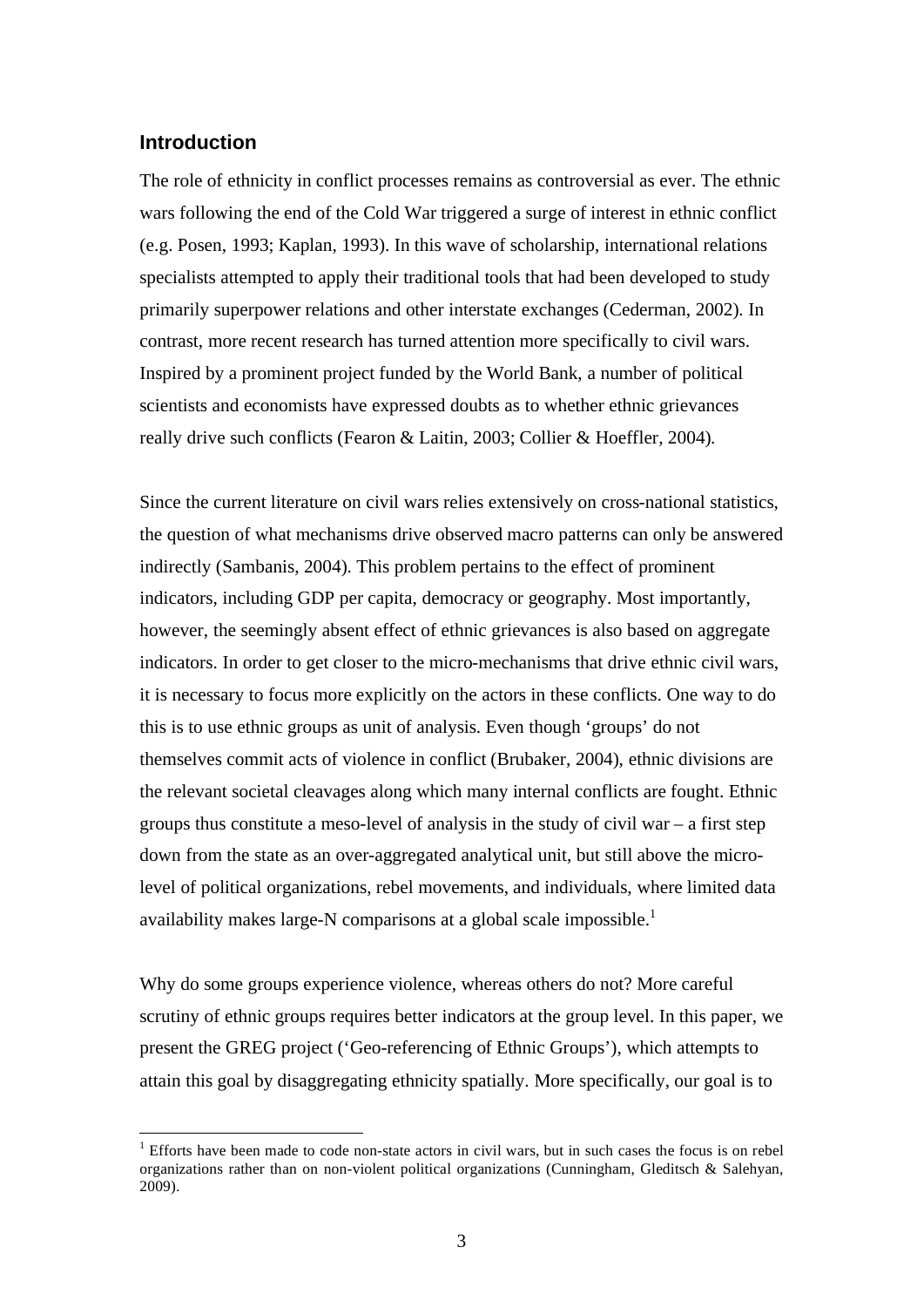place ethnic groups on the map as a way to locate key actors of conflict processes. Information about the settlement regions of ethnic groups make it possible to describe group characteristics that potentially make them more susceptible to conflict. The GREG project is only one in a series of recent attempts to geo-code conflict and its determinants, such as for example location and scope of civil wars (Buhaug & Gates, 2002). None of these projects, however, provides a systematic treatment of ethnic groups. This is the gap the GREG project aims to fill.

In the following, we proceed in four steps. First, we survey possible data sources that could potentially support spatial disaggregation of ethnicity. Second, we introduce our GREG dataset and its structure. Third, we describe possible applications of the dataset, starting with an example that replicates Toft's (2003) analysis on group concentration and conflict. Forth, we analyze potential problems associated with the use of the GREG data.

## **Spatial Data on Ethnic Groups**

In the literature, ethnicity has typically entered analysis of conflict processes either as qualitative, historical entities or as quantitative indices, such as the ethno-nationalist fractionalization index (ELF, Fearon, 2003; Posner, 2004). In neither case, however, has space played a prominent role in the development of causal arguments. Historical and other qualitative accounts of ethnic conflict occasionally provide maps that show the spatial distribution of groups, but such information is hardly ever supplied for a larger sample of states (Horowitz, 1985; Herbst, 2000). While the quantitative literature does offer some references to group geography such as settlement concentration, such information is usually narrowed down to a few variables. The *Minorities at Risk* dataset (MAR) includes indicators for group concentration or urban-rural settlement of groups (MAR, 2005). However, since MAR does not provide the spatial distribution of groups directly, one quickly reaches the dataset's limits if more complex indicators are required. To our knowledge, there are no data sources that systematically pin down the location of ethnic groups in a large number of comparable cases. This raises the question from where such information could be drawn. Several candidates exist.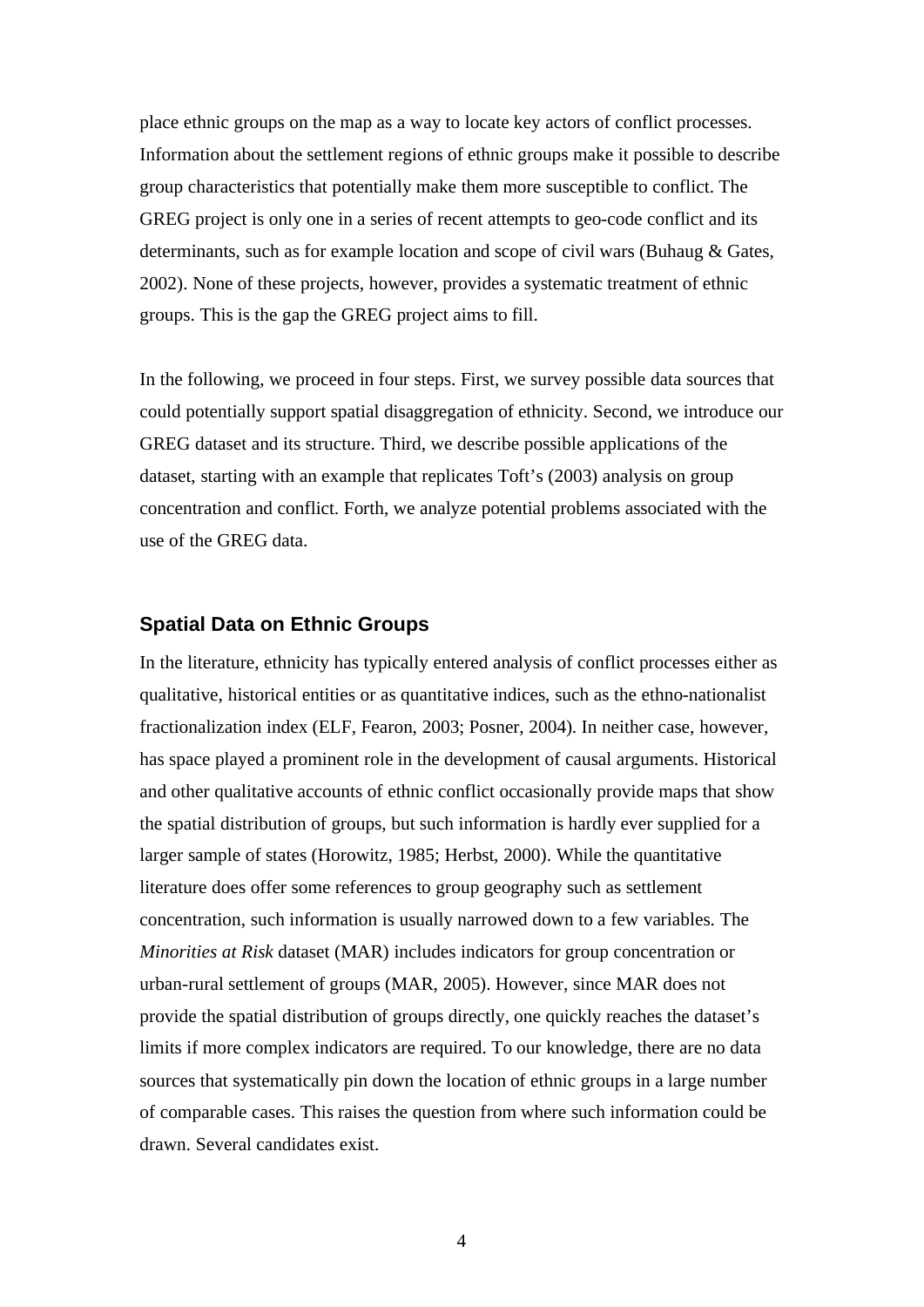Linguists have developed detailed maps of language diffusion, see for example *Ethnologue* (Gordon, 2005). However, this data resource is problematic because it is narrowly focused on linguistic traits. Its linguistic charts are typically either too detailed to serve as a guide to ethnic group delimitation or too sketchy as they often represent a linguistic groups with a point, thus making delimitation or inference on spatial dissemination fuzzy. Moreover, *Ethnologue* does not include spatial information for all countries, making it unsuitable for the development of a global dataset.

Another possibility would be to infer the location of ethnic groups from census or survey data. Yet, such an approach is only viable where such data contains references to ethnicity, which is often not the case. Furthermore, it also hinges on the presence of a reasonably fine-grained provincial structure. Where federal subunits are large, the needed degree of spatial disaggregation may never be attained. A few cases exist for which this approach is possible. For example, the 1991 census for Bosnia provides detailed information about the ethnic composition of municipalities (Petrovic, 1992). And still, providing spatially referenced census data for a larger set of cases is not possible.

For these reasons, we have chosen to rely on data and maps from the well-known *Atlas Narodov Mira* (ANM, Bruk & Apenchenko, 1964), which stems from a major project of charting ethnic groups world-wide, undertaken by Soviet ethnographers in the 1960s. The ANM has several strengths: it is complete and carefully researched, it relies on a uniform group list that is valid across state borders, and it provides highquality maps. At the time of publication, the ANM received excellent reviews (Hewes, 1966). Among its advantages, Harris (1965) explicitly mentions the recognition of minority groups in states dominated by other groups, which makes it particularly suitable for the study of ethnic conflict. Until now, the ANM has been widely used in contemporary research, mainly as a basis for calculating the ELF index (Taylor & Hudson, 1972). However, it should be stressed that the ANM also has its weaknesses, which we discuss in detail below.

5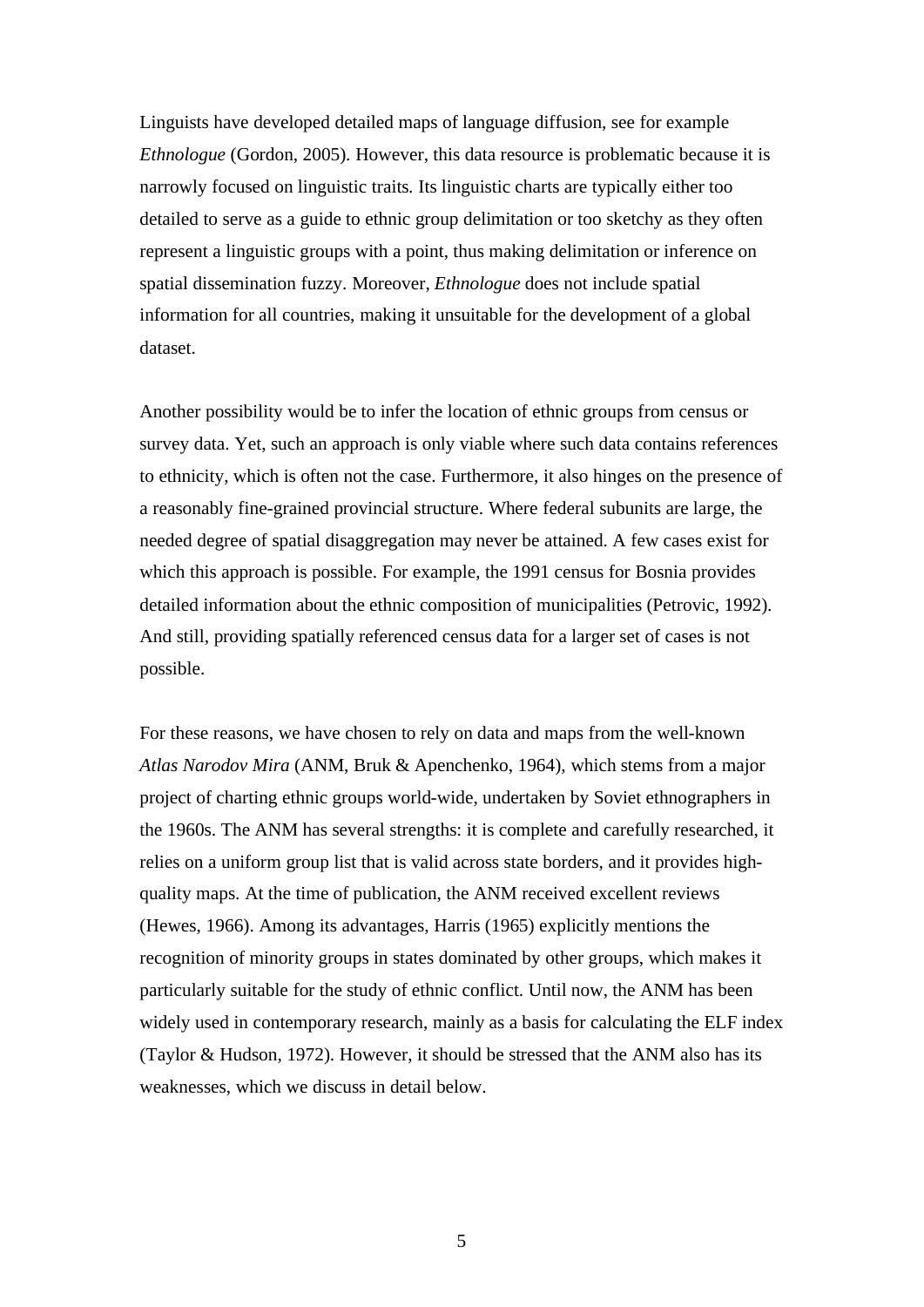### **Creating a GIS Dataset on Ethnic Groups**

In this section, we describe our efforts to create a GIS dataset on ethnic groups on the basis of the ANM. We start with a detailed introduction of the ANM data and then show how this information was converted into GIS format.

The ANM consists of 57 ethnographic maps, covering all regions of the world at various scales. $2$  Each map shows the geographic distribution of the relevant groups, indicated by colored areas. In addition to the color coding, the areas are marked with numbers which refer to the respective group's number in the legend. Most areas are coded as pertaining to one group only, but in some cases there can be up to three groups sharing a certain territory (although the latter case is quite rare, see below). This is indicated on the map by a striped fill of the respective areas. Figure 1 shows a part of the map covering the Former Yugoslavia. For each area, one or two numbers indicate the respective group.

Figure 1 about here

-----------------------

The ANM also provides information about groups without a clear territorial base. The presence of these groups is indicated by symbols rather than areas. To give an example in the map in Figure 1, minor occurrences of group 4 (Croats, square symbol) can also be found in Northeast Slovenia. Sparsely populated areas can be distinguished from others by their grey raster fill and the missing group color fill. However, for these regions group presence is still indicated by symbols and numbers as explained above. Unpopulated regions are left white.

The source of the information contained in the ANM remains somewhat obscure. A short text at the beginning of the volume list three different types of sources: (1) ethnographic and geographic maps assembled by the Institute of Ethnography at the USSR Academy of Sciences, (2) population census data, and (3) ethnographic publications of government agencies. Still, it remains unclear what kind of information was used for which maps, and how groups were selected in the first place. This is an issue to which we return later. Apart from the map collection, the

1

 $2$  The ANM includes maps on population density. However, better data on population exist, so we did not make use of these maps.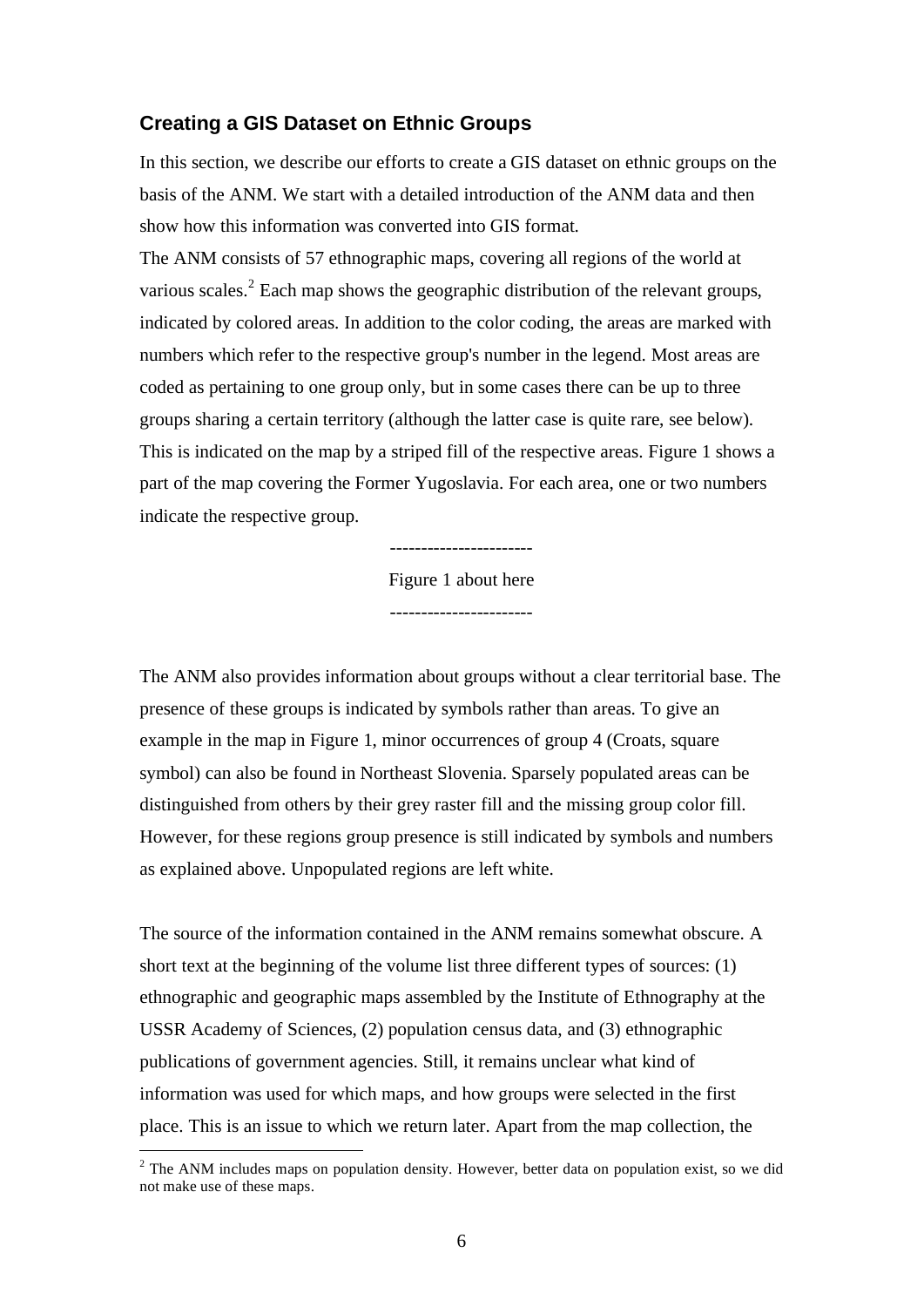ANM features a statistical appendix complementing the geographic information. The appendix contains two major lists. The first one gives the full set of groups mentioned in the ANM along with their relative population sizes within each country, and the second contains all countries together with their groups. It is the latter list that has served as a basis for the computation of ELF scores in the literature (Taylor & Hudson, 1972).

The aim of the GREG project is to make the ethnic maps usable for spatial analysis by converting them into a GIS dataset. Groups without a territorial basis (those marked with symbols on the map) were not included. For the dataset creation, three steps were carried out. First, the maps from the ANM were scanned to obtain an image file for each map. Second, these images were spatially referenced using a geographic information system (see the online appendix for details on this procedure). Third, since all the maps in the ANM are annotated in Russian, the English group names were assigned to the polygons by a native Russian speaker, using the translations of the Russian group names provided in the ANM's appendix.<sup>3</sup> The final result is a master list of ethnic groups, each with a unique numeric identifier, and a set of polygons in ESRI's shapefile format (ESRI, 1998), each of which contains the identifiers of the corresponding group(s) (more details given in the online appendix).

The full GREG dataset has global coverage and consists of 929 groups represented with 8969 geo-referenced polygons. In the ANM, there are 1248 groups in total but as 319 of these do not have any territorial basis, they are not contained in the GREG GIS dataset. If a given research design requires also the inclusion of groups without a territorial basis, these groups can be found in the ANM's demographic appendix. Of the 8969 polygons, the vast majority (7383) contains one group. 1552 polygons contain two groups and for only 34 polygons, there are three groups listed in the dataset. The size of the polygons varies considerably: The smallest polygon occupies an area of 0.59 km<sup>2</sup>, and the largest polygon extends over 6,954,564 km<sup>2</sup>.

<sup>&</sup>lt;sup>3</sup> An English translation of the ANM map legends exists (Telberg, 1965), but was not available to us.

<sup>&</sup>lt;sup>4</sup> All area computations performed with ArcGIS 9.2 using an Eckert VI equal area projection.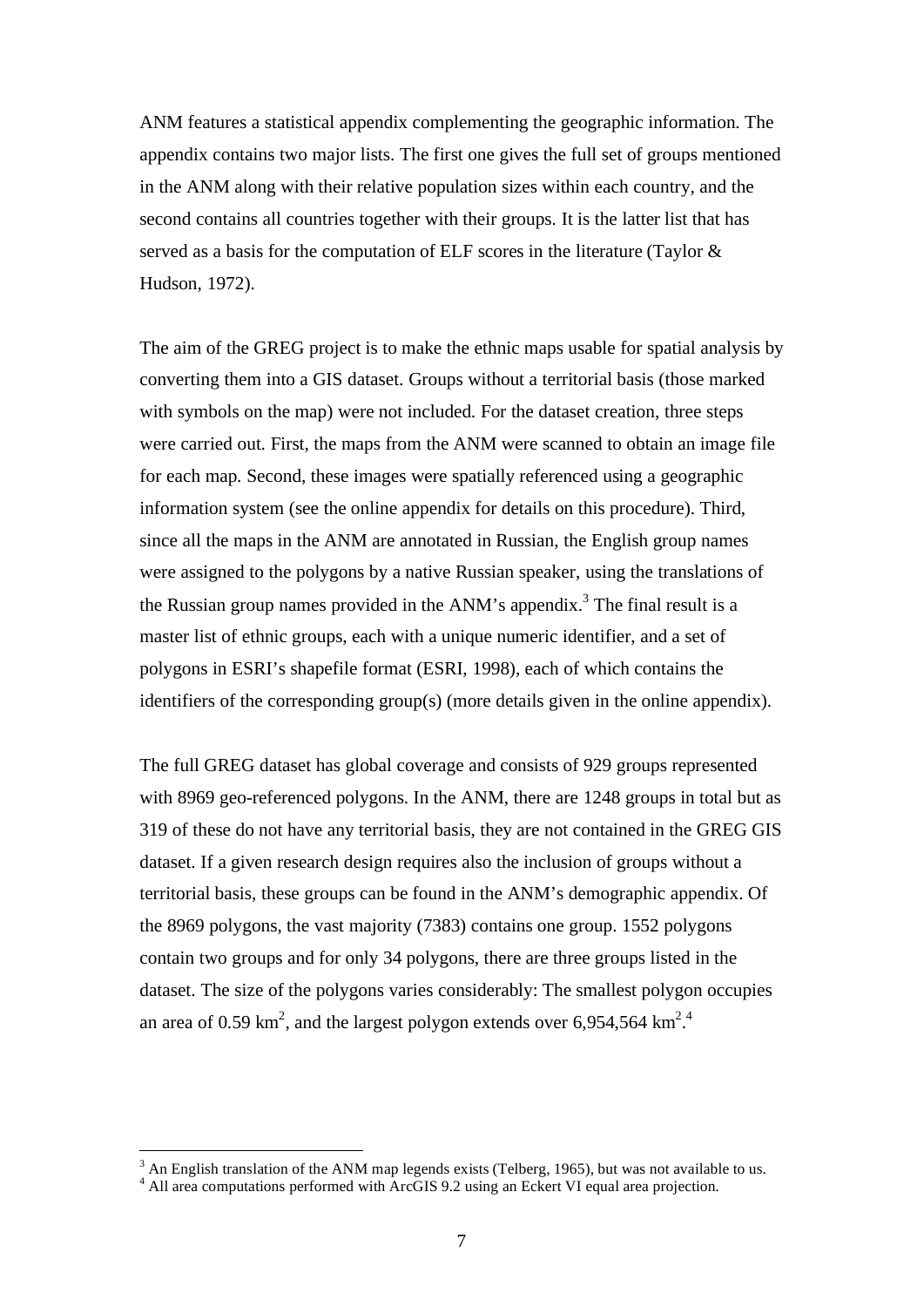# **Applications**

Since the GREG dataset is provided independently of state boundaries, it is possible to analyze ethnic groups at different levels: transnationally, at the state level, or even down to the level of sub-national units and groups. Our examples focus on the latter.

#### *Group Concentration and Conflict*

Recent research found that geographically concentrated groups face a higher risk of conflict (Toft, 2003). In this example, we replicate Toft's analysis by computing a simple measure of group concentration based on GREG. Typically, processing spatial data requires substantial skills in GIS techniques. However, our concentration measure does not involve any complex GIS computations and can therefore be implemented in  $R$ , a freely available statistical software package.<sup>5</sup> Therefore, this example also serves as a hands-on exercise how to use GREG outside the context of GIS, which we hope can lower the entry costs for quantitative researchers lacking a GIS background. The computation is discussed in detail in the appendix.

Geographically concentrated groups occupy a single, contiguous region in a country. In GREG, we measure group concentration by the number of territorial clusters occupied by the group. For each group, we retrieve all its polygons and assign them to clusters, such that all polygons in a cluster are contiguous to each other. The number of these clusters is then used as an independent variable in a regression analysis. In the online appendix, we give a detailed description how this variable is computed in *R*.

For testing the impact of group concentration on conflict, we rely on the data coded by Buhaug, Cederman & Rød (2008). They analyze ethnic conflict in a dyadic framework, pitting ethnic groups in power against peripheral groups. The dataset includes 67 countries from Europe, Asia and North Africa. The dependent variable, onset of ethnic conflict, is coded as '1' for dyad-years when conflict erupted between a peripheral group and the government. We follow the approach in the original paper and estimate logit regression models with standard errors clustered by country.<sup>6</sup> Besides our independent variable 'number of clusters', our models include the three

1

<sup>5</sup> See http://www.r-project.org/.

<sup>6</sup> Software: R version 2.7.1 with *Design* package, version 2.1-1.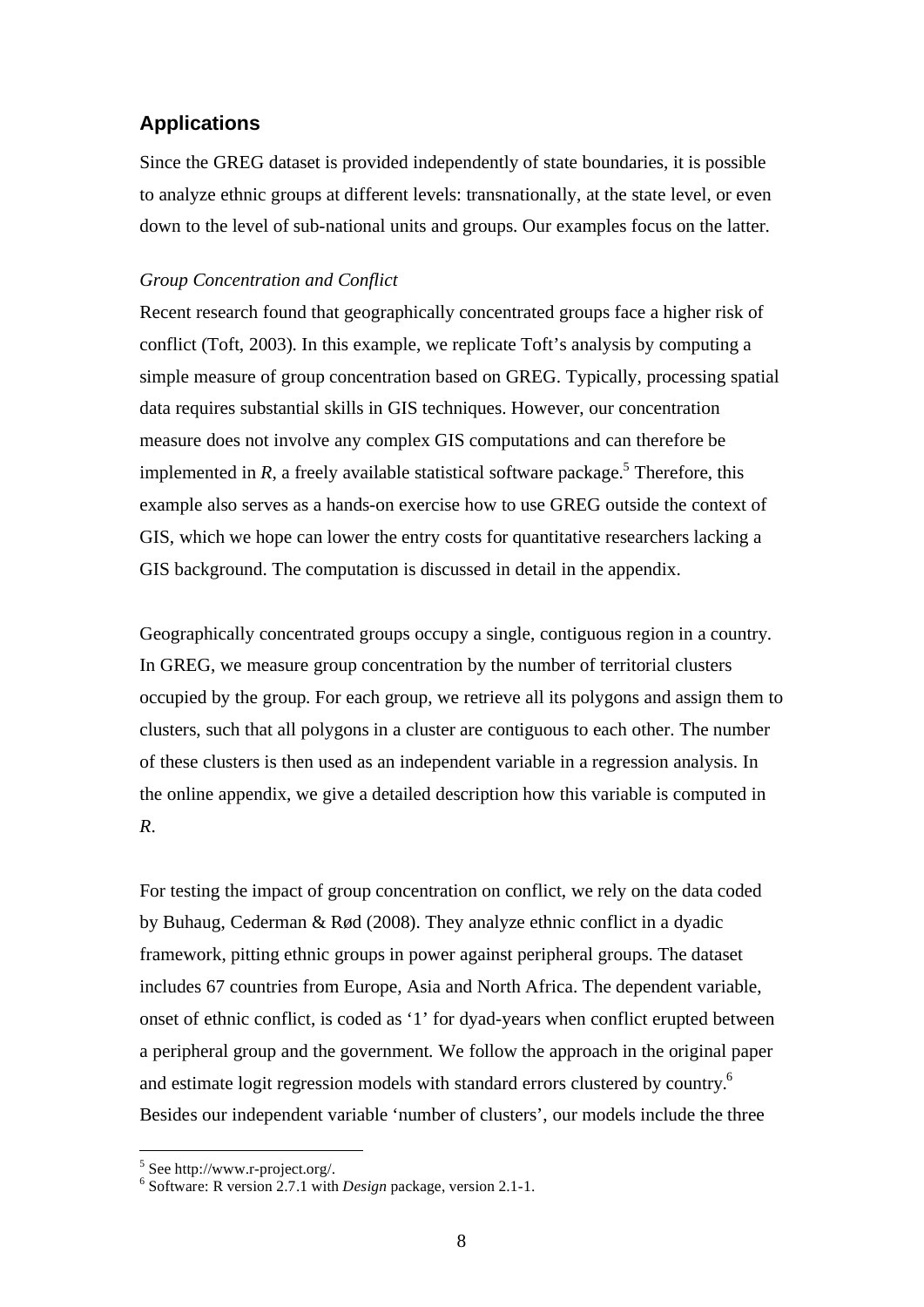main independent variables of the original study: (i) the dyadic *power balance* between the government groups and the respective peripheral group. Higher values of this variable indicate that the peripheral group is strong compared to the government. (ii) we include a measure of the group's distance to the capital, and (iii) an indicator whether the group lives in a mountainous area. At the country level, we control for population and economic performance, two variables that have been found to have a strong impact on internal conflict. Since observations of conflict onset are likely to have strong time dependence, we include a variable measuring the number of peace years, as well as its square and cubic transformation (Carter & Signorino, 2006). Model 1 replicates the original model. Model 2 includes our independent variable, number of clusters. Model 3 tests the impact of group concentration using a dummy variable for group with one territorial cluster. All results are reported in Table I.7

> ----------------------- Table I about here

-----------------------

In line with the original findings, Model 1 shows the strong effect of power balance on conflict onset. Strong groups compared to the government are significantly more likely to experience conflict. The same holds for groups settling in regions distant from the capital, but unlike in the original paper, the effect is not significant. Also, groups in mountainous areas face a higher risk of conflict. At the country level, we see that more populous and poorer countries receive a positive sign, but the effects are not significant. When we add the number of territorial clusters as an additional variable in Model 2, these effects largely persist. We see that more dispersed groups – measured by the number of territorial clusters – face a lower risk of conflict, a finding which is in line with previous research (Toft, 2003). The effect of the number of clusters is considerable: Increasing the number of clusters from to the sample mean of 6.86 while keeping all other variables in the model at their mean decreases the predicted probability by about 20%. In Model 3, we find that this effect is largely driven by the difference between groups with a single territorial cluster, and those

<u>.</u>

<sup>&</sup>lt;sup>7</sup> We restrict the sample period from 1946-89 to simplify the analysis. After the Cold War many new states emerged. To include this period would require us to introduce a time dimension to the computation of group concentration, since polygons might belong to one state at a given time, but to another state later.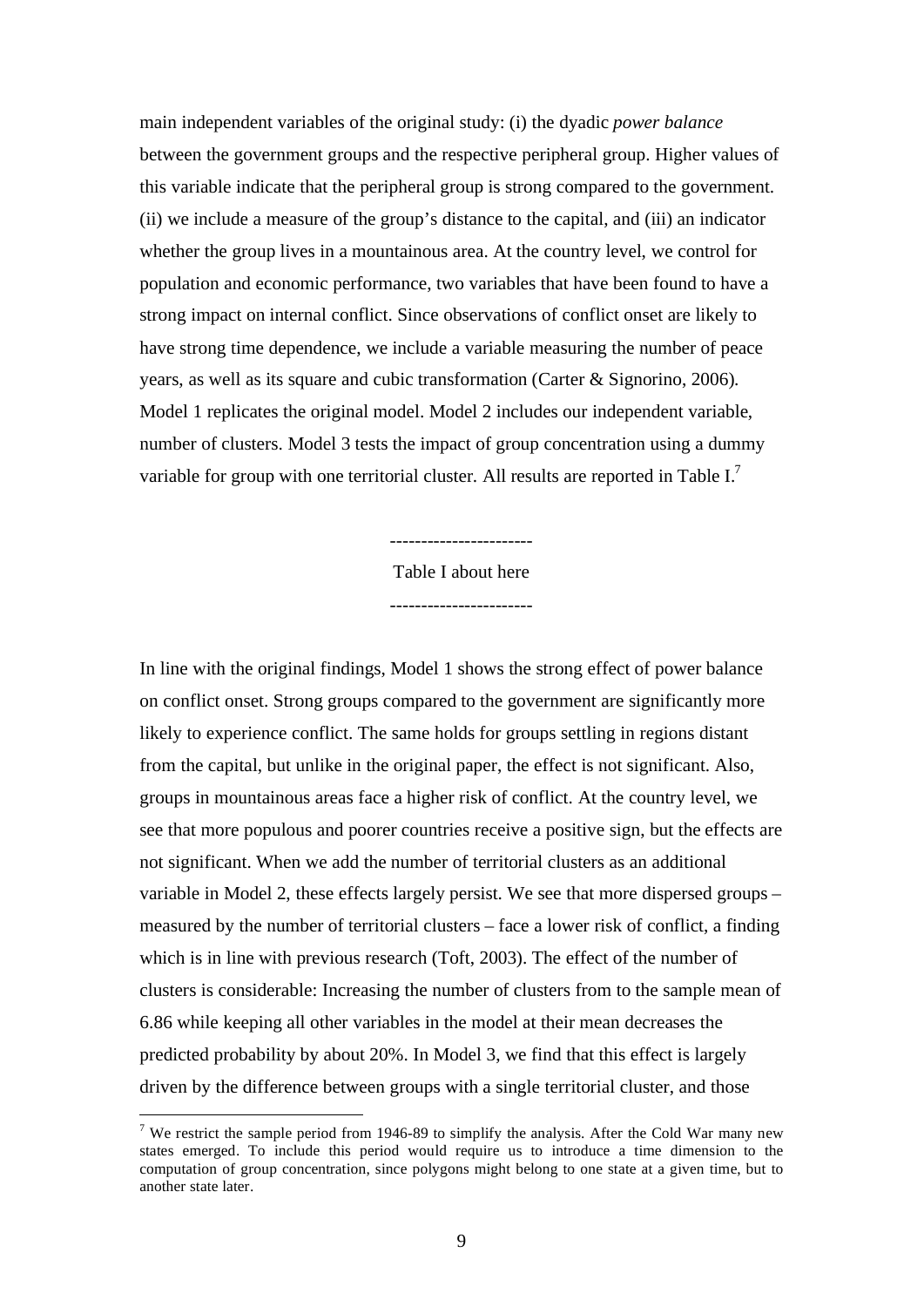with more than one: Comparing groups with one territorial cluster to those with more than one cluster goes along with a decrease of about 50% in the predicted conflict probability. This finding is in agreement with Toft's conclusion that the absence of perfect territorial concentration seems to be almost a sufficient cause for peace.

#### *Combining GREG with GIS Raster Data*

Besides variables computed directly on GREG, researchers can take advantage of advanced GIS techniques and combine GREG with other GIS databases, as for example raster datasets. In contrast to the polygon format used by GREG, a raster dataset divides the globe into small quadratic cells and stores one value for each cell. For example, population counts are available as a raster dataset, making it possible to compute the population for group polygons. GREG can also be combined with other raster datasets, for example on territorial elevation, land use etc.

We illustrate the general procedure with an example of how to compute population estimates for groups. The 'Gridded Population of the World' dataset (GPW, CIESIN,  $2005$ ) provides population figures for small raster cells.<sup>8</sup> The group polygons are then superimposed on the GPW raster such that the cells covered by a polygon can be selected and their population values added, resulting in a population estimate for the group polygon. Figure 2 illustrates this. The color of the raster cells indicates the population in the respective cell, with darker shading corresponding to a higher population. The GREG polygons (solid lines) represent the zones for which the population values are aggregated. An obvious simplification in this estimation procedure is that the entire population within a zone is assumed to belong to one group. However, unless we have better information about the distribution of groups at particular locations, this is the best estimation one can make.

> ------------------------ Figure 2 about here

> ------------------------

 $\frac{1}{8}$  2.5' x 2.5', which corresponds to approximately 5 km x 5 km at the equator.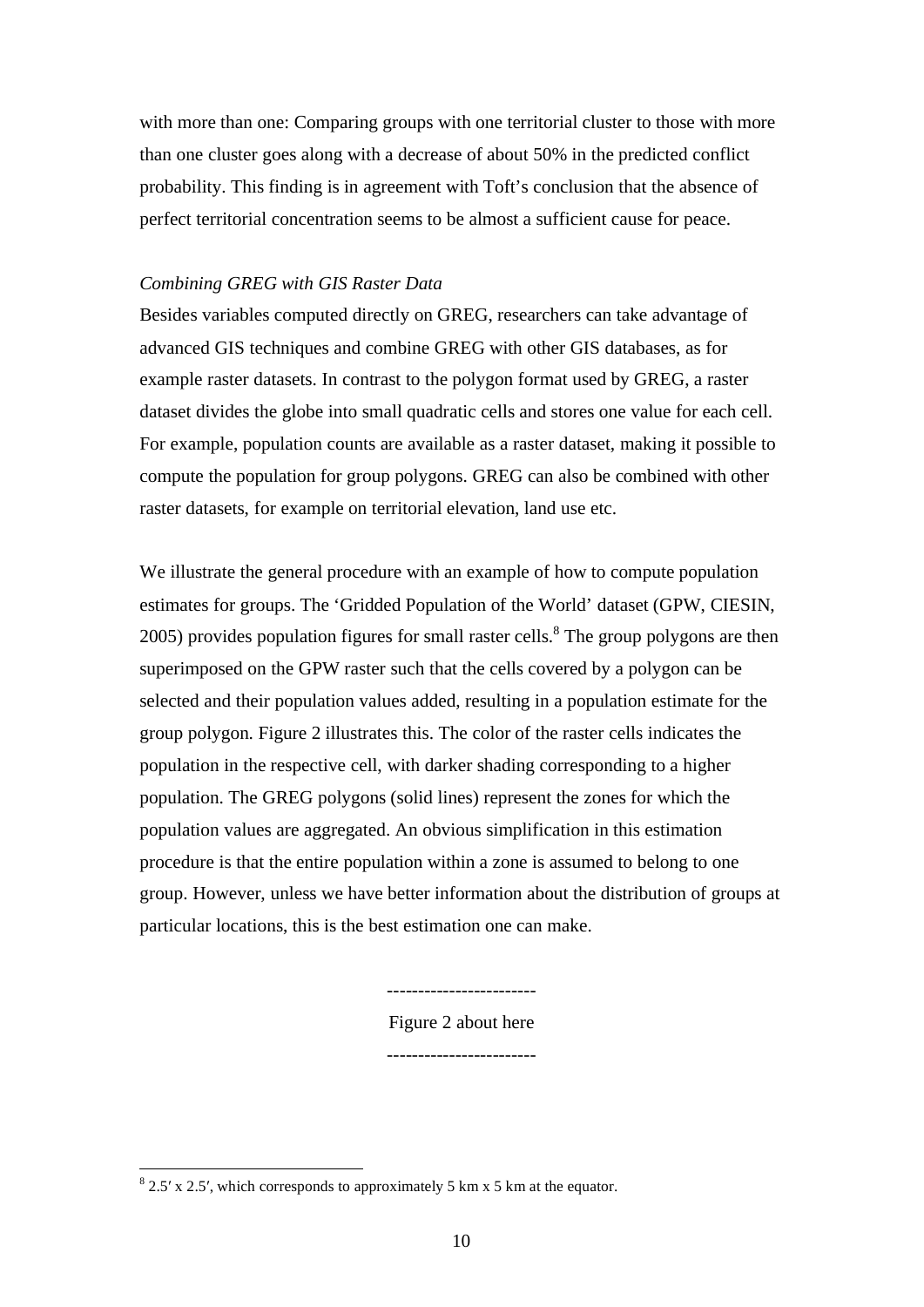#### *Ethnic Variables for Sub-national Units*

The GREG data can also be used to create indicators of ethnicity for geopolitical units other than the state. For example, Cunningham & Weidmann (2008) study the effect of ethnic polarization on conflict at the level of administrative districts. Data about ethnicity is almost impossible to obtain for a global sample of units, so they employ a geographic estimation of group sizes, illustrated in Figure 3 (example: Sino county in Liberia). The shaded polygons indicate the group polygons from GREG, two of which intersect with the Sino administrative boundaries (the Babinga and Gere). Using GIS software, the GREG polygons are clipped along the district boundaries such that we get two polygons for the Sino district, one for each group (Figure 3, right). In order to obtain population estimates for groups, these clipped polygons can now be combined with population raster data as described above in order to obtain ethnic population figures at the district level.

> Figure 3 about here ------------------------

> ------------------------

#### *Further applications*

The information in GREG can also be used in conjunction with geographic datasets on conflict to examine the relationship between the ethnic distribution and the occurrence of violence. For example, in their study on the diffusion of civil war, Buhaug and Gleditsch (2008) use GREG to determine whether a country has ethnic ties to groups within the conflict zone of a neighboring state. Using conflict event data at an even more detailed level (Raleigh & Hegre, 2005), GREG even makes it possible to study the extent to which the geographic ethnic distribution determines the location of violence. In general, due to the increasing availability of geographic data, the number of possible applications of GREG is likely to grow. For an in-depth introduction to GIS and spatial analysis, see Longley et al. (2005) for ArcGIS, or Bivand, Pebesma & Gomez-Rubio (2008) for the *R* package.

## **Problems**

#### *Outdated*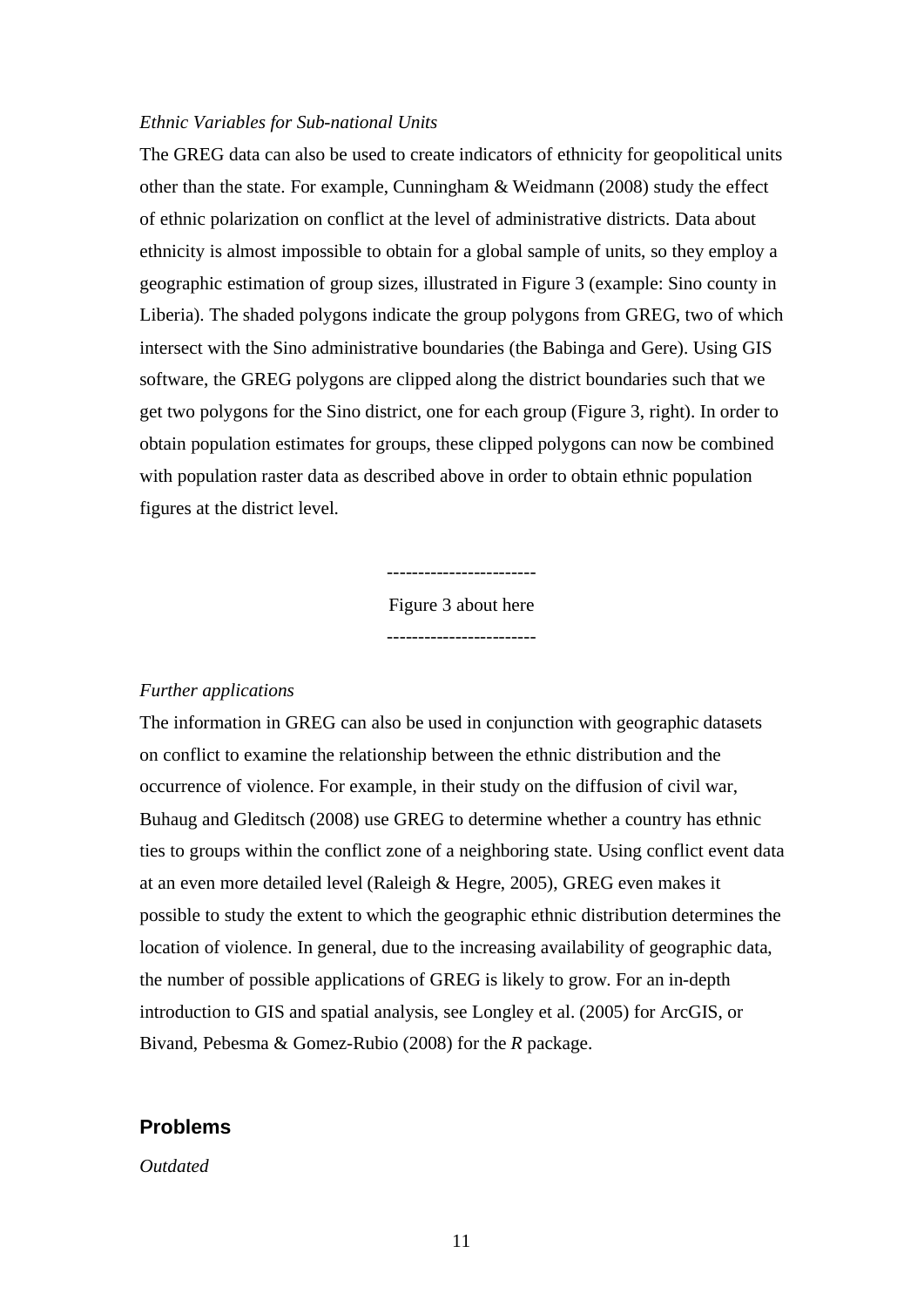An obvious problem with the GREG data is that the data in the ANM were collected in the early 1960s and might not reflect the current ethnic configuration. Still, ethnic settlement patterns exhibit a lot of inertia, so that it is plausible to also use the GREG data as the basis for measuring ethnic geography in recent times. Especially during conflicts, however, ethnic configurations might change significantly, for example by conflict-induced population movements, the systematic expulsion of people, or even ethnic cleansing. In other words, the accuracy of the dataset could suffer precisely in cases with a recent history of conflict. Whereas this can obviously constitute a limiting factor in the study of ethnic geography and conflict, the upside is that the ethnic configuration as captured by GREG is causally prior to the majority of ethnic conflicts in the post-World War II period. Still, a static conception of the ethnic configuration in space leaves much to be desired. In order to capture the dynamics of settlement pattern changes more accurately, one would have to introduce a time dimension to GREG, for example by coding snapshots of the settlement areas at different time points. However, this is a complex undertaking, which we plan to address in a follow-up project.

#### *Group Categories Problematic*

What is an ethnic group? Ethnic groups can be distinguished along linguistic or religious lines, with or without a territorial basis, or with respect to their political relevance. The coding conventions of the ANM are not documented anywhere in the volume. As a result, we can only infer the coding criteria by comparison with existing data sources on ethnic groups. Bridgman (2008) does this at the state level and compares intermarriage rates as predicted by the ANM to other data sources. In general, he finds that the ANM categorization largely corresponds to societal cleavages as defined by a lack of intermarriage, but a few cases exist where the ANM underestimates ethnic divisions. However, in order to find out more about the ANM coding conventions, a more thorough assessment at the group level is required. We do so by comparing GREG groups categories to other frequently used datasets in the field: first, the list of ethnic groups compiled by Fearon (2003), and second, the above mentioned MAR dataset (MAR, 2005).

The comparison of group lists is a difficult effort because in many cases, group names need to be matched manually. For that reason, we limit our comparison to four

12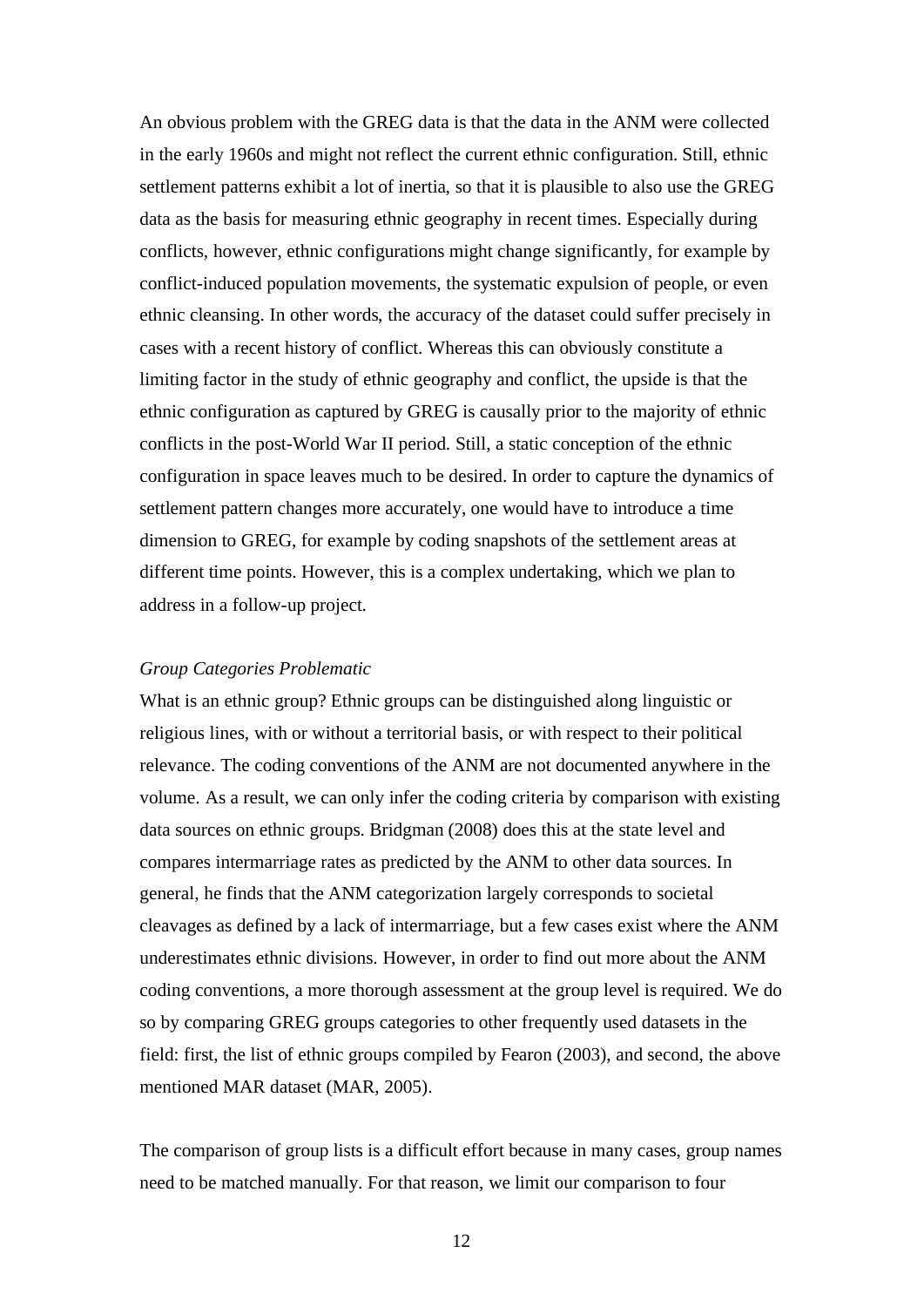countries: Belgium, Iraq, Georgia and Cambodia. Table II summarizes the comparison. Shaded lines list the matching groups in the three datasets. Empty cells indicate that no match was found in the respective dataset.

> Table II about here -----------------------

**Belgium** For Belgium, GREG and the Fearon dataset list the major groups of the country (Flemings and Walloons). However, there is disagreement on what minority groups should be included. GREG includes the small German-speaking population in the East of the country. It is unclear why the Fearon dataset excludes this group, given that it fits most of his inclusion criteria (Fearon, 2003: 201). On the other hand, Fearon includes Italians and Moroccans which are most likely foreign workers in Belgium with limited political relevance. These groups, however, do not have a territorial base in Belgium (and were probably not present at the time the ANM was created), so they are not included in GREG. MAR does not list any groups for Belgium, since none of the groups is seen as discriminated.

**Iraq** The ANM's focus on linguistic boundaries poses a problem for cases where alternative group distinctions are relevant. An example is Iraq, where divisions between different Muslim denominations – Shi'ites and Sunnis – have dominated the country for a long time. This distinction is made both in the Fearon dataset and in MAR. However, the GREG dataset summarizes these groups under a single identity, 'Iraq Arabs', since both speak Arabic. Sunnis and Shi'ites differ significantly in terms of their spatial distribution, with the Shi'ites dominating the south of the country, and the Sunnis mostly present in the north of Baghdad and in the west.<sup>9</sup> Relying on alternative data sources, it would therefore be possible to pin down the relevant groups geographically. Again, MAR's selection of discriminated minorities leads to the exclusion of the governing ethnic groups. GREG includes smaller groups that speak a different language, for example the Assyrians, Circassians, and Persians. The

See e.g. http://www.lib.utexas.edu/maps/middle\_east\_and\_asia/iraq\_ethno\_2003.jpg.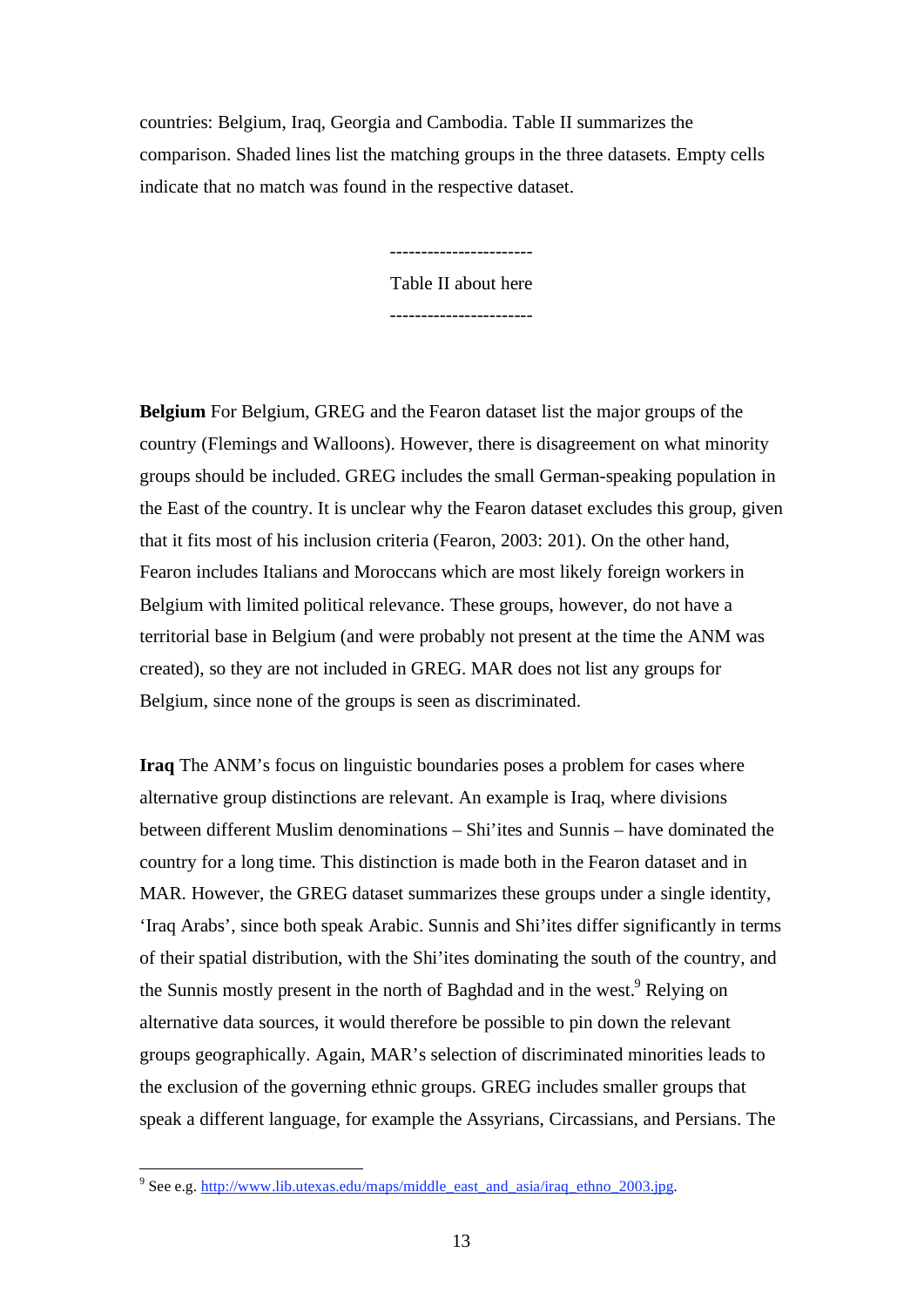Kurds are present in all three datasets. The Turkmens of Iraq, however, fail to be listed in the MAR dataset.

**Georgia** As in the case of Belgium, GREG and the Fearon dataset agree with respect to the most important groups in Georgia (Georgians, Azeris, Armenians, Russians, Abkhazians, and Ossetians). However, the Fearon group list distinguishes the Adzhars (or Ajars) from the rest of the Georgians because of their different religion (Islam), whereas the ANM does not make this distinction. This might be due to the radical suppression of Islam during the Soviet era (Hughes & Sasse, 2002), where the ANM criteria for inclusion might have been guided by political aspirations. The ANM, however, lists other minority groups without political relevance. Four groups are regarded as discriminated and are therefore included in the MAR dataset, among them the Adzhars that the ANM fails to list and the secessionist Abkhaz and South Ossetians. By definition of MAR's coding rules, the titular majority – the Georgians – fails to show up in the MAR group list.

**Cambodia** Among the four examples described here, Cambodia is the one where the high level of detail of the ANM is most obvious. The GREG dataset contains detailed information about the highland tribes (Jarai, Kui, Muong, Stieng) which is present in none of the other datasets. GREG and the Fearon dataset agree on the major groups (Khmer, Vietnamese, and Cham), but GREG does not list the Chinese, which constituted a significant minority already in the 1960s (Ross, 1987). This is due to the fact that the Chinese were engaged in commerce all across Cambodia, so they do not have a delimited territorial basis in the country.

In sum, our comparison highlights major differences between datasets on ethnic groups. MAR by definition shows only parts of the ethnic landscape by focusing on discriminated groups only. In the case of Iraq, the ANM's focus on linguistic boundaries causes GREG to omit the Sunni – Shi'ite division, one of the most important cultural cleavages in the country. Since the coding criteria for the ANM are not spelled out in detail, it is in some cases difficult to reproduce the group categorizations used. Most of the distinctions are clearly based on linguistic differences. Additionally, however, national boundaries were introduced. For example, the ANM distinguishes between Germans and Austrians, even though they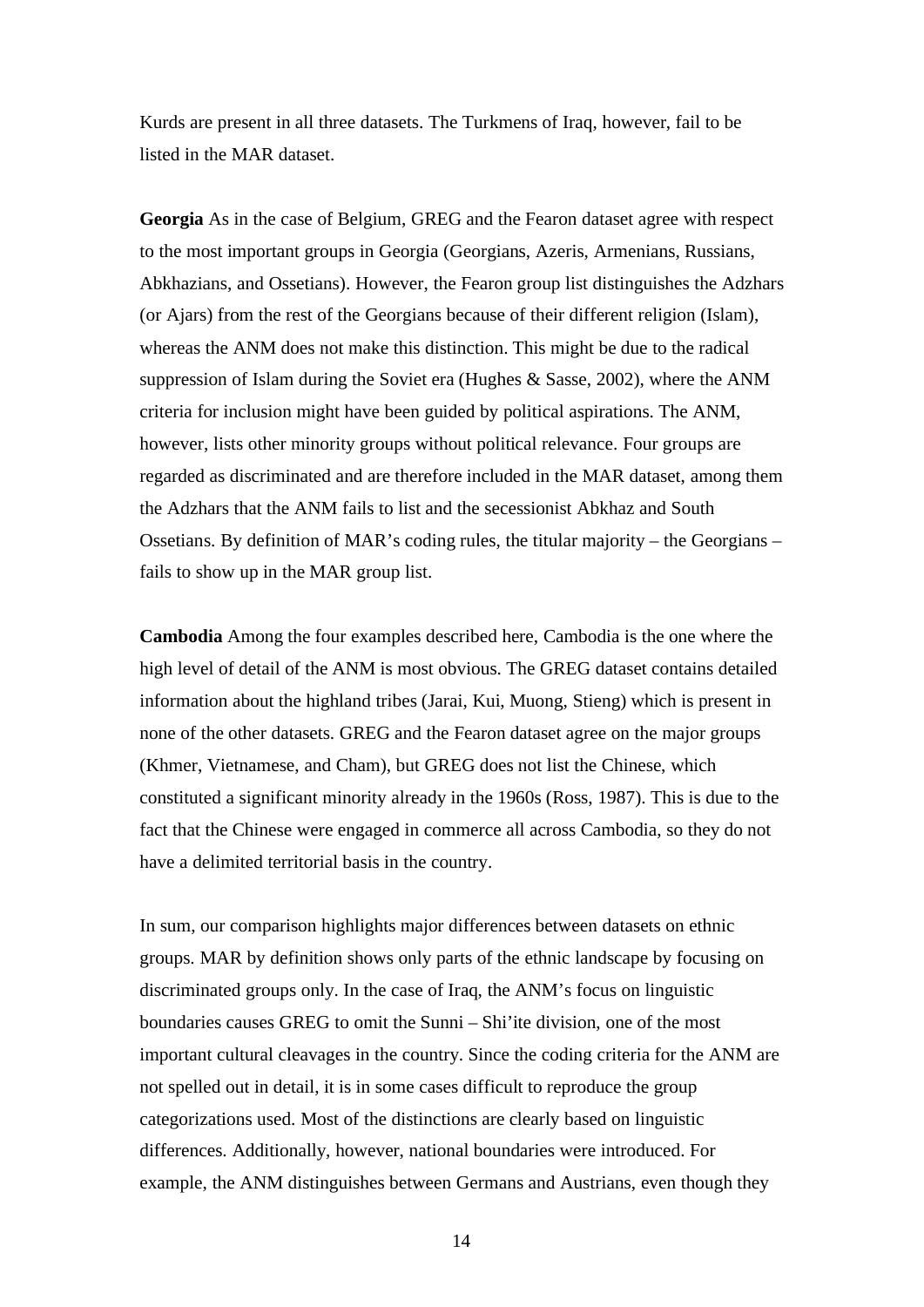belong to the same language family. Similarly, the ANM separates 'English Irish' from 'Irishmen'. These coding decisions might be problematic in some cases and require additional inspection of the group list. Furthermore, it is important that as a spatial dataset, GREG only includes territorial groups, i.e. those that have one or more settlement regions in a country. Migrant groups, or foreign workers residing only in urban areas are not represented in GREG.

# **Conclusion**

The quantitative literature on civil war has usually relied on highly aggregated determinants. With the GREG data project, we aim to disaggregate these indicators by providing a comprehensive and complete geographic dataset on ethnic groups. As we have demonstrated above, GREG can be used to derive various measures for the ethnic groups. Alternatively, using GREG it is possible to compute ethnic indicators for political units other than the state. The use of GREG is not unproblematic, as the focus on linguistic boundaries could limit the application of the dataset to political science questions. However, we believe that the GREG dataset constitutes a significant step forward in the quantitative study of ethnicity and conflict that will allow researchers to derive new insights about the role of ethnic groups.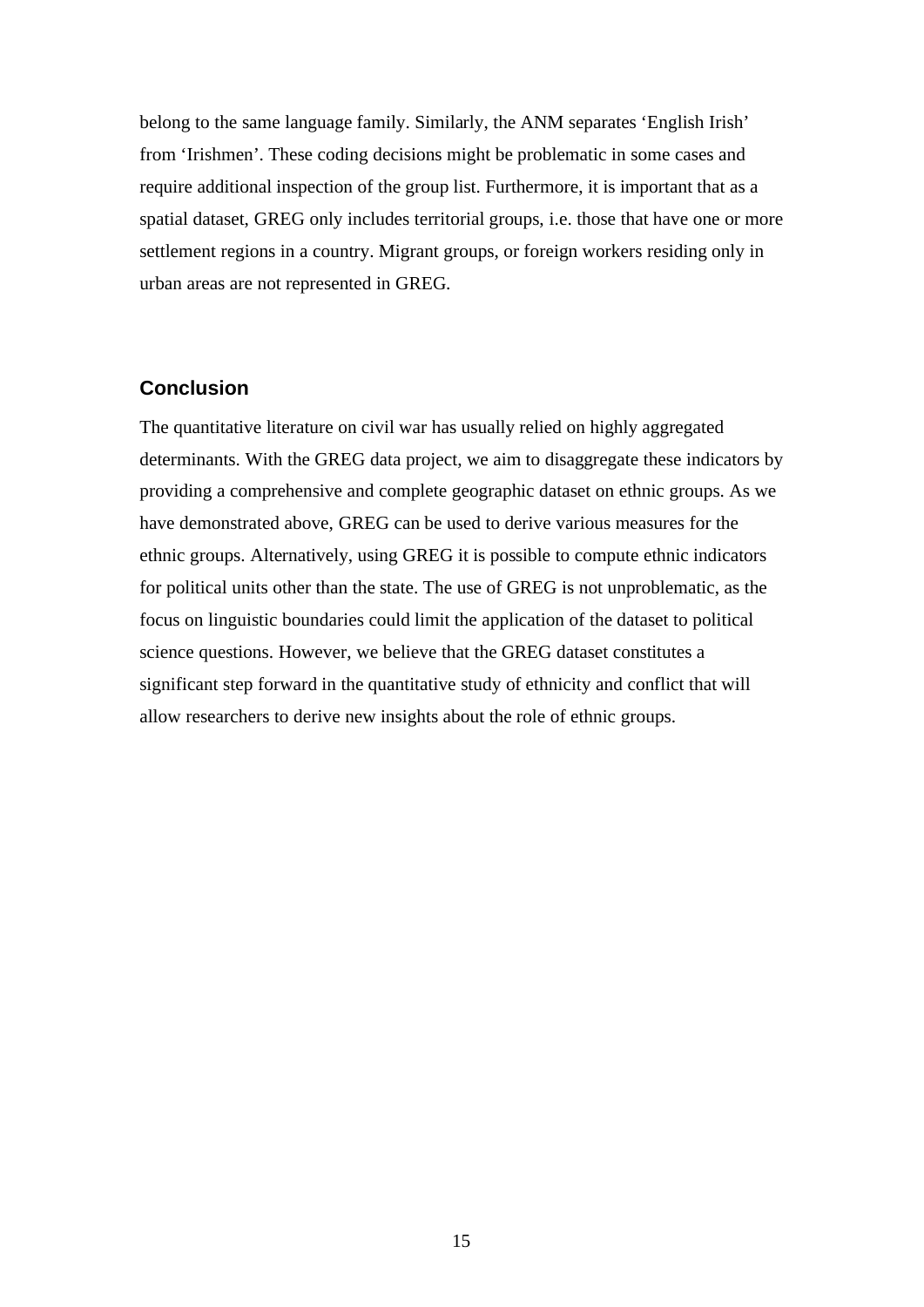#### Figure 1. Map of the Former Yugoslavia from the *Atlas Narodov Mira*



Figure reproduced from Bruk and Apenchenko (1964: 40). Translation of the legend: Indo-european family. Slavic group: (1) Czechs, (2) Slovaks, (3) Slovenes, (4) Croats, (5) Bosniaks, (6) Serbs, (7) Montenegrins, (8) Macedonians, (9) Bulgarians, (10) Russians, (11) Ukrainians, (12) Poles. Germanic group: (13) Germans, (14) Austrians.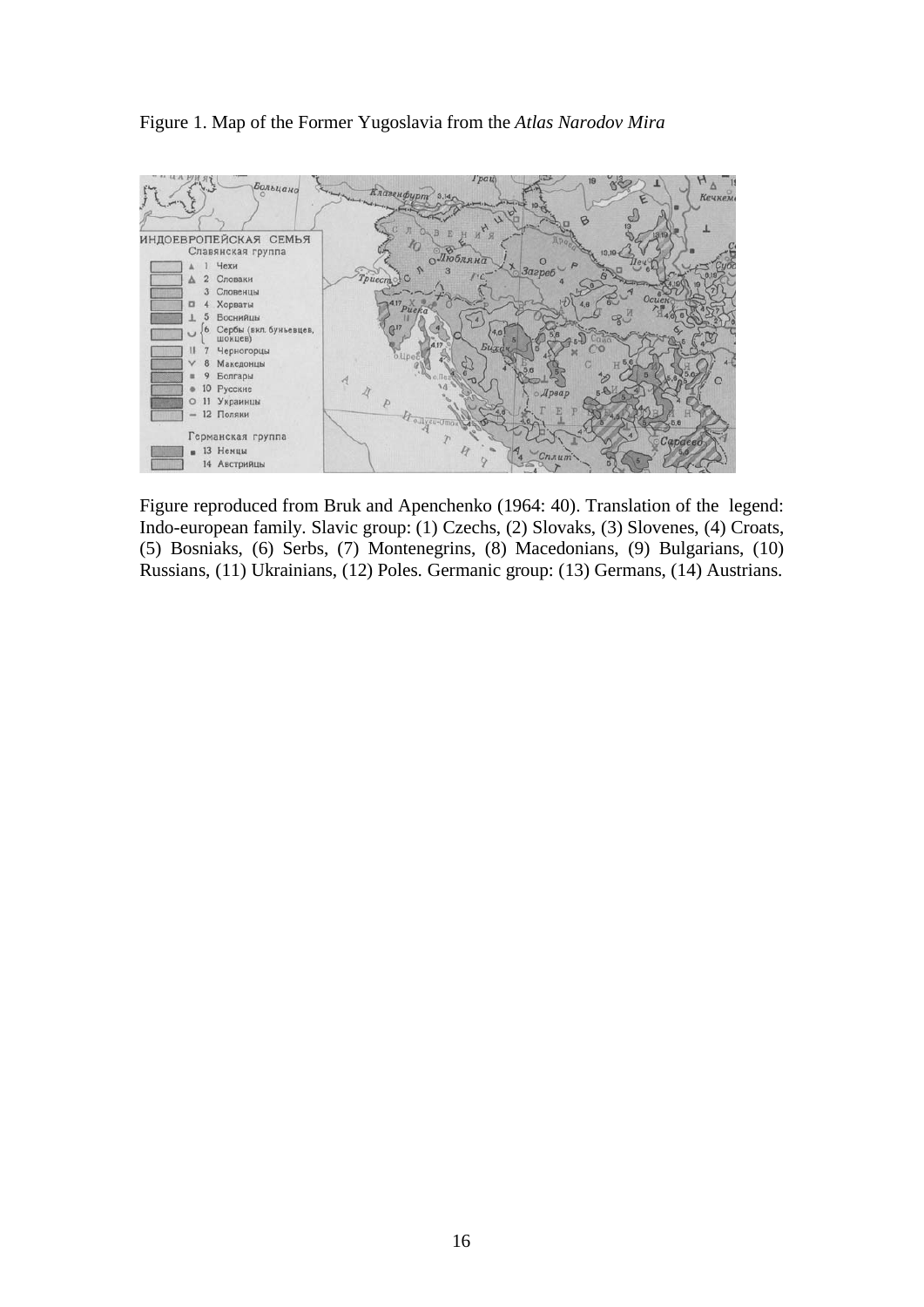|                         | Model 1                     |                  | Model 2                     |                  | Model 3                     |                  |
|-------------------------|-----------------------------|------------------|-----------------------------|------------------|-----------------------------|------------------|
|                         | Coefficient<br>(Std. error) | $\boldsymbol{P}$ | Coefficient<br>(Std. error) | $\boldsymbol{P}$ | Coefficient<br>(Std. error) | $\boldsymbol{P}$ |
| Number of clusters      |                             |                  | $-0.03$<br>(0.01)           | 0.00             |                             |                  |
| One territorial cluster |                             |                  |                             |                  | 0.76<br>(0.30)              | 0.01             |
| Power balance           | 0.55<br>(0.12)              | 0.00             | 0.66<br>(0.14)              | 0.00             | 0.60<br>(0.13)              | 0.00             |
| Distance to capital     | 0.55<br>(0.36)              | 0.12             | 0.70<br>(0.31)              | 0.02             | 0.58<br>(0.34)              | 0.09             |
| Mountains               | 0.66<br>(0.39)              | 0.09             | 0.69<br>(0.48)              | 0.15             | 0.55<br>(0.45)              | 0.22             |
| Country population      | 0.20<br>(0.26)              | 0.26             | 0.32<br>(0.17)              | 0.06             | 0.26<br>(0.16)              | 0.10             |
| Per capita GDP          | $-0.03$<br>(0.16)           | 0.87             | 0.03<br>(0.13)              | 0.84             | $-0.01$<br>(0.14)           | 0.95             |
| Intercept               | $-8.50$<br>(2.35)           | 0.00             | $-10.03$<br>(2.30)          | 0.00             | $-9.23$<br>(2.43)           | 0.00             |
| $\boldsymbol{N}$        | 25674                       |                  | 25674                       |                  | 25674                       |                  |
| Likelihood ratio        | 58.87                       |                  | 66.58                       |                  | 64.52                       |                  |
| Model significance      | 0.00                        |                  | 0.00                        |                  | 0.00                        |                  |

# Table I. Logit Models of Ethnic Conflict Onset at the Group Level, 1946-89

Peace years control (and square and cubic transformations) not shown.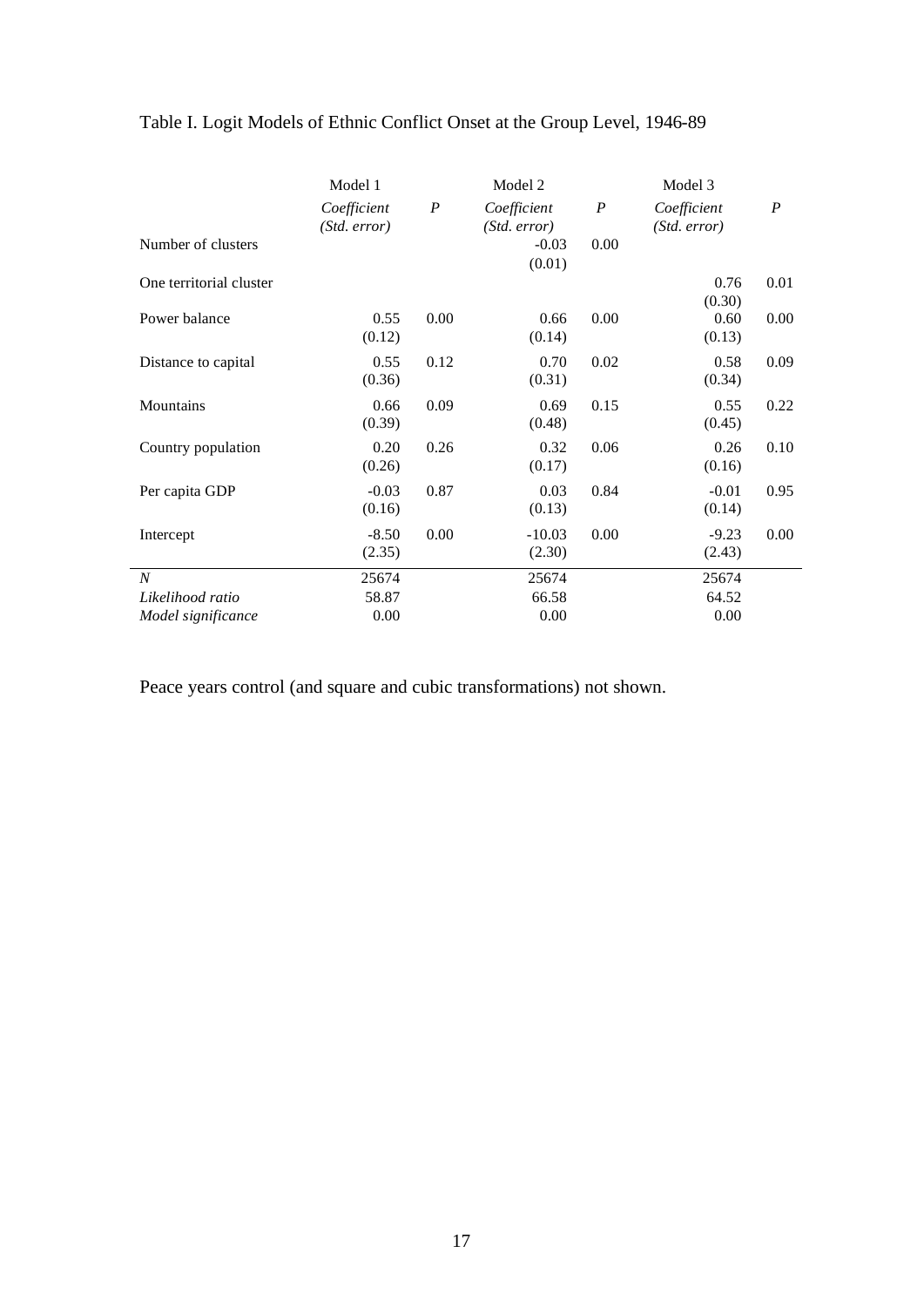Figure 2. Obtaining Population Estimates for Geographic Areas



Population estimates for group areas in GREG (solid lines) are obtained by overlaying a raster dataset (shaded cells) with the GREG polygons, and summing up the population of the cells covered by each polygon.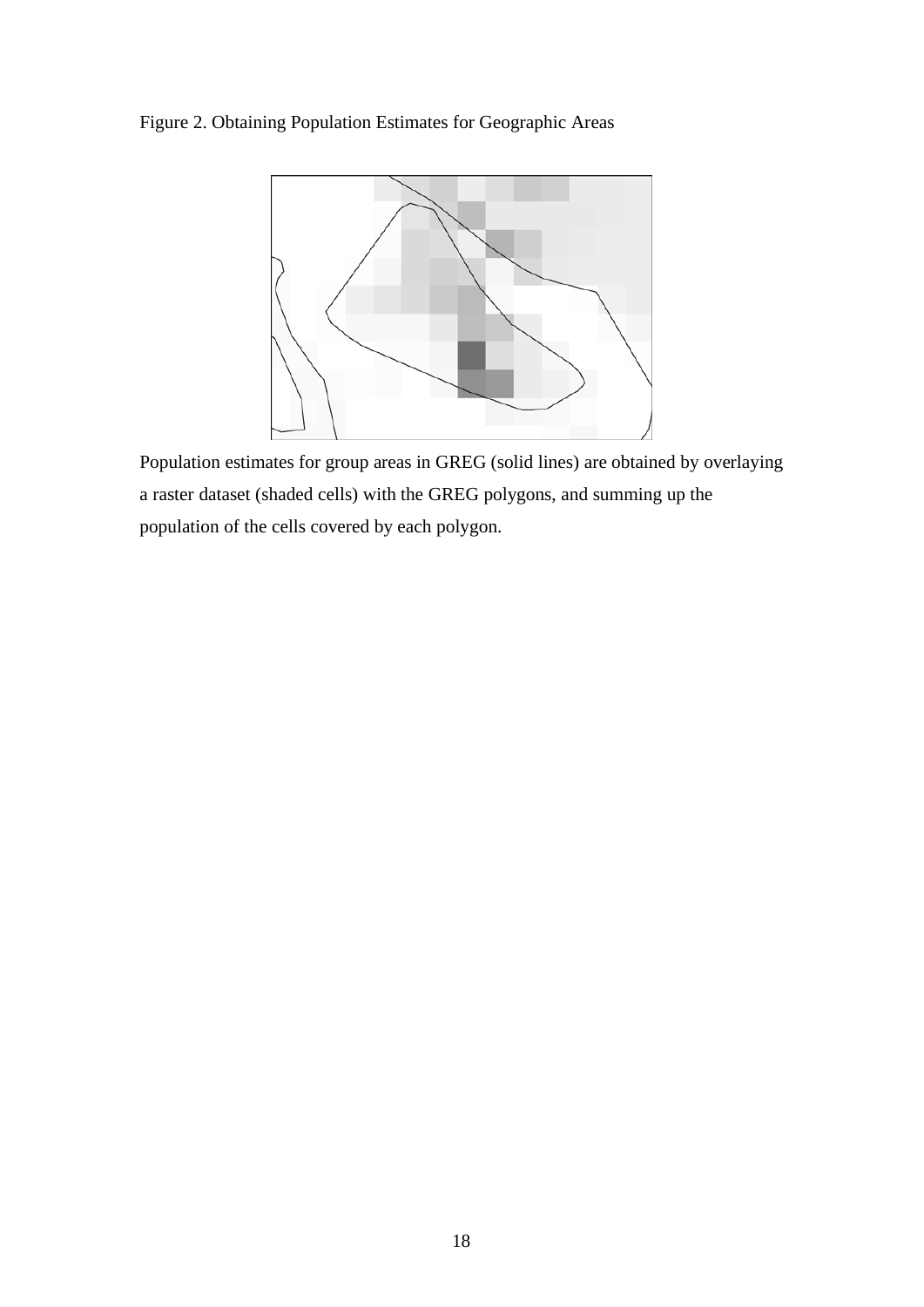Figure 3. Combining GREG Data with Sub-state Administrative Boundaries



Intersecting group areas from GREG (shaded polygons) with sub-national units (solid lines) results in a set of polygons that correspond to the settlement area of a group in the unit. These polygons can then be used for computing population estimates as described above.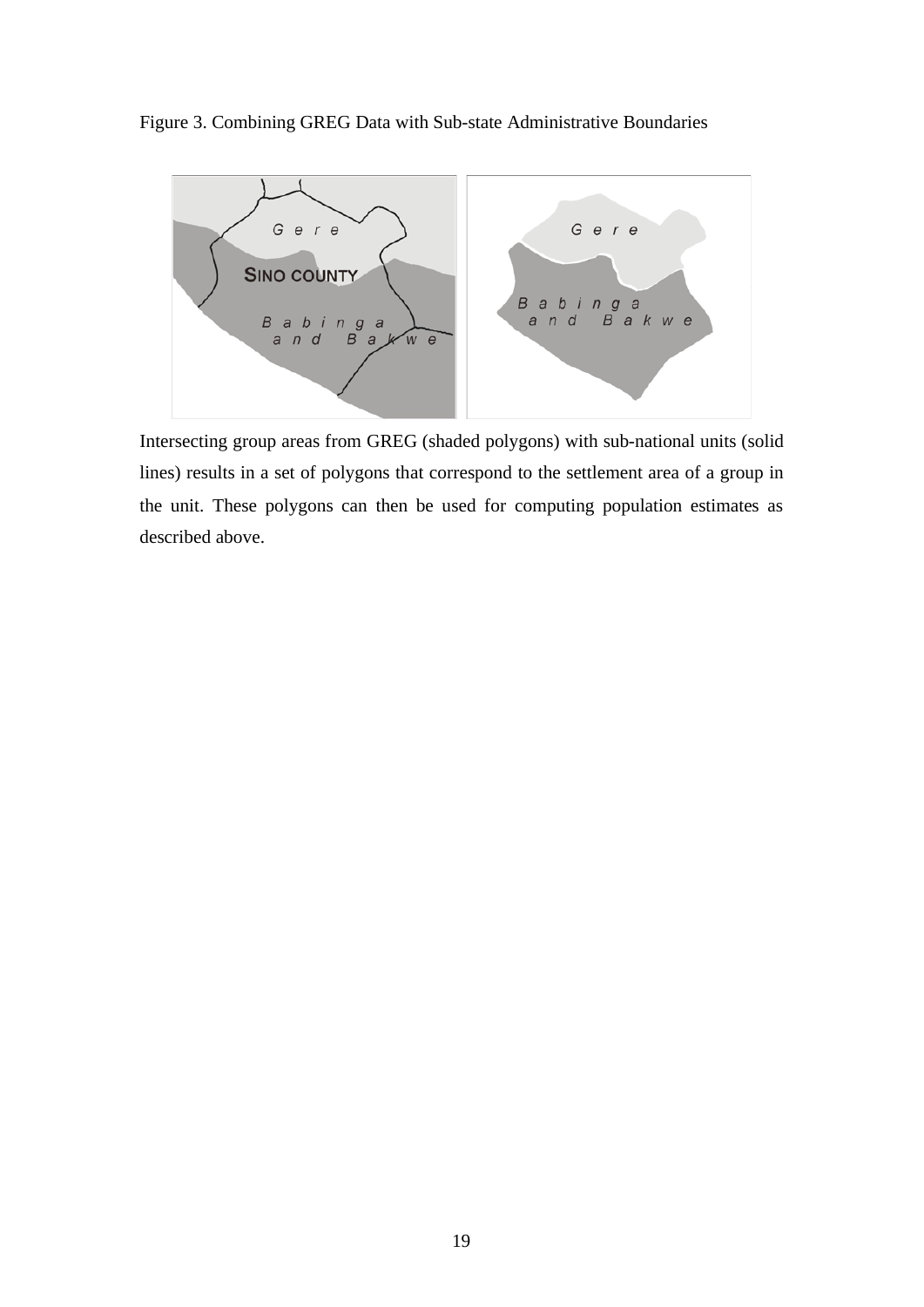| Country  | <b>GREG</b>                | Fearon (2003)                        | <b>MAR</b>                           |
|----------|----------------------------|--------------------------------------|--------------------------------------|
| Belgium  | Flemings                   | Flemings                             |                                      |
|          | Germans                    |                                      |                                      |
|          | Walloons                   | Walloons                             | (none)                               |
|          |                            | <b>Italians</b>                      |                                      |
|          |                            | Moroccans                            |                                      |
| Iraq     | Assyrians                  |                                      |                                      |
|          | Circassians                |                                      |                                      |
|          |                            | Shi'is                               | Shi'is                               |
|          | Iraq Arabs                 |                                      |                                      |
|          |                            | Sunni-Arabs                          | Sunnis                               |
|          | Kurds                      | <b>Kurds</b>                         | Kurds                                |
|          | Lur                        |                                      |                                      |
|          | Persians                   |                                      |                                      |
|          | Turkmens                   | Turkomans                            |                                      |
| Georgia  | Abkhaz                     | <b>Abkhazians</b>                    | Abkhazians                           |
|          | <b>Armenians</b>           | <b>Armenians</b>                     |                                      |
|          | Azerbaijanians             | Azeris                               |                                      |
|          | <b>Bats</b>                |                                      |                                      |
|          | Estonians                  |                                      |                                      |
|          | Georgians                  | Georgians                            |                                      |
|          | Ingushes                   |                                      |                                      |
|          | Moldavians                 |                                      |                                      |
|          | Ossetes<br><b>Russians</b> | Ossetians (South)<br><b>Russians</b> | Ossetians (South)<br><b>Russians</b> |
|          |                            | <b>Adzhars</b>                       | <b>Adzhars</b>                       |
|          | <b>Boloven</b>             |                                      |                                      |
| Cambodia | Cham                       | Chams                                | Chams                                |
|          | Jarai                      |                                      |                                      |
|          | Khmers                     | <b>Khmers</b>                        |                                      |
|          | Kui                        |                                      |                                      |
|          | Lao<br>Ma                  |                                      |                                      |
|          | Malays of Malaya           |                                      |                                      |
|          | Muong and Brao             |                                      |                                      |
|          | Siamese                    |                                      |                                      |
|          | Stieng                     |                                      |                                      |
|          | Vietnamese                 | Vietnamese                           | Vietnamese                           |
|          |                            | Chinese                              |                                      |

Table II. Comparing the GREG, Fearon (2003) and MAR Group Lists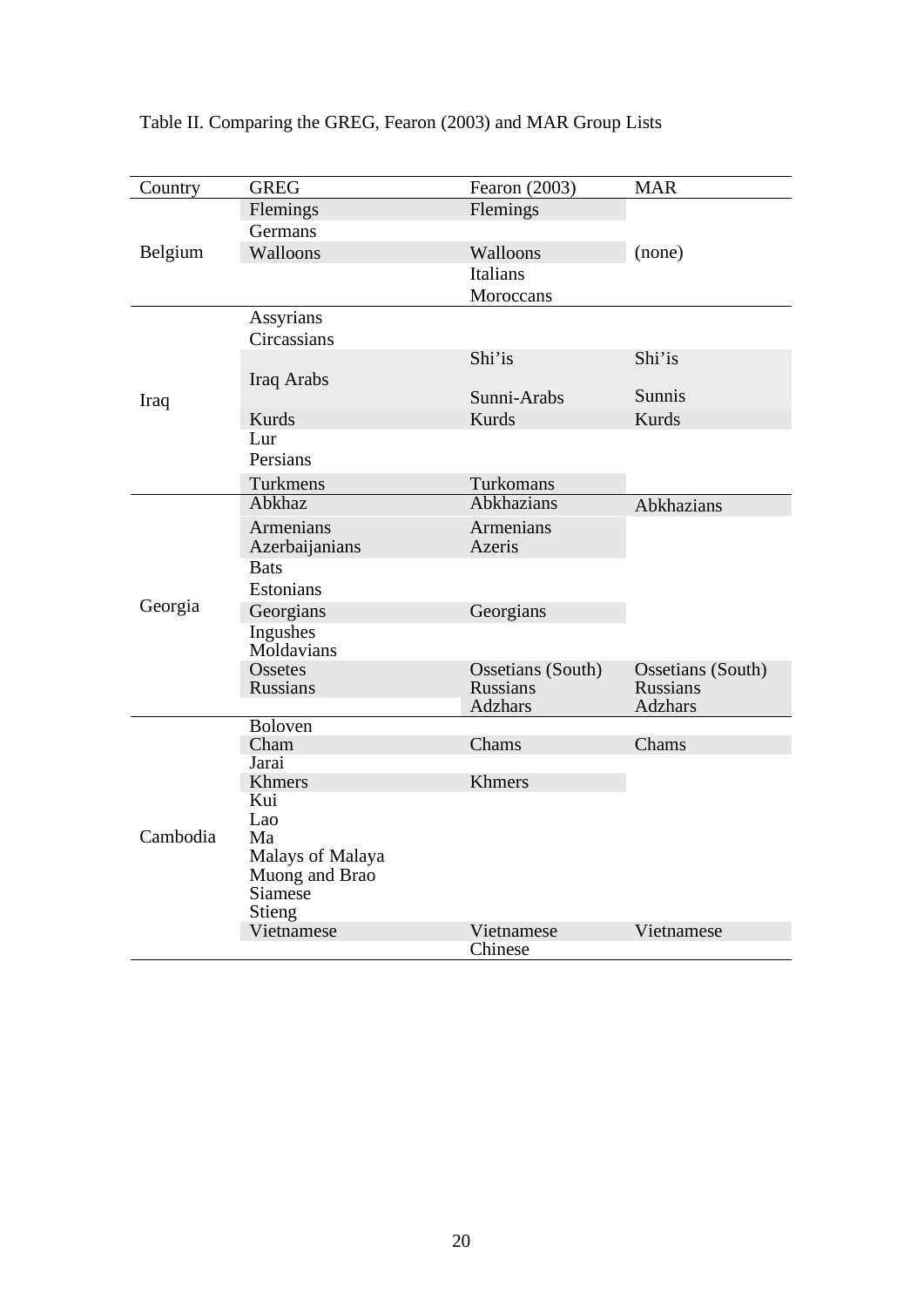#### **References**

- Bivand, Roger S; Edzer J. Pebesma & Virgilio Gomez-Rubio, 2008. *Applied Spatial Data Analysis with R*. New York, NY: Springer.
- Bridgman, Benjamin, 2008. 'What Does the Atlas Narodov Mira Measure?', *Economics Bulletin* 10(6): 1-8.
- Brubaker, Rogers, 2004. *Ethnicity without Groups*. Cambridge, MA: Harvard University Press.
- Bruk, Solomon I. & V. S. Apenchenko, eds, 1964. *Atlas narodov mira [Atlas of the Peoples of the World]*. Moscow: Glavnoe Upravlenie Geodezii I Kartografi.
- Buhaug, Halvard; Lars-Erik Cederman & Jan Ketil Rød, 2008. 'Disaggregating Ethnic Conflict: A Dyadic Model of Exclusion Theory', *International Organization* 62(3): 531-551.
- Buhaug, Halvard & Scott Gates, 2002. 'The Geography of Civil War', *Journal of Peace Research* 39(4): 417-433.
- Buhaug, Halvard & Kristian Skrede Gleditsch, 2008. 'Contagion or Confusion? Why Conflicts Cluster in Space', *International Studies Quarterly* 52: 215–233.
- Carter, David B. & Curtis S. Signorino, 2006. 'Back to the Future: Modeling Time Dependence in Binary Data'. Working Paper, University of Rochester, NY (http://polmeth.wustl.edu/retrieve.php?id=710).
- Cederman, Lars-Erik, 2002. 'Nationalism and Ethnicity', in Walter Carlsnaes, Thomas Risse and Beth A. Simmons, eds., *Handbook of International Relations*. London: Sage (409-428).
- CIESIN, 2005. 'Gridded Population of the World v3' (http://sedac.ciesin.columbia.edu/gpw).
- Collier, Paul & Anke Hoeffler, 2004. 'Greed and Grievance in Civil War', *Oxford Economic Papers* 56(4): 563-595.
- Cunningham, David E; Kristian Skrede Gleditsch & Idean Salehyan. 'It Takes Two: A Dyadic Analysis of Civil War Duration and Outcome'. *Journal of Conflict Resolution* 53(4): 000-000.
- Cunningham, Kathleen & Nils B. Weidmann, 2008. 'Shared Space: Ethnic Groups, State Accommodation and Local Conflict', paper prepared for the Annual Meeting of the International Studies Association, March 26-29, San Francisco.
- ESRI, 1998. *ESRI Shapefile Technical Description.* ESRI Whitepapers (http://www.esri.com/library/whitepapers/pdfs/shapefile.pdf).
- Fearon, James D., 2003. 'Ethnic and Cultural Diversity by Country', *Journal of Economic Growth* 8: 195-222.
- Fearon, James D. & David D. Laitin, 2003. 'Ethnicity, Insurgency and Civil War', *American Political Science Review* 97(1): 75-90.
- Gordon, Raymond G. Jr, ed, 2005. *Ethnologue: Languages of the World, Fifteenth edition*. Dallas, TX: SIL International.
- Harris, Chauncy D., 1965. 'Review of the Atlas Narodov Mira', *Geographical Review* 55(4): 608-610.
- Herbst, Jeffrey, 2000. *States and Power in Africa: Comparative Lessons in Authority and Control*. Princeton, NJ: Princeton University Press.
- Hewes, Gordon W., 1966. 'Review of the Atlas Narodov Mira', *American Anthropologist* 68: 532-534.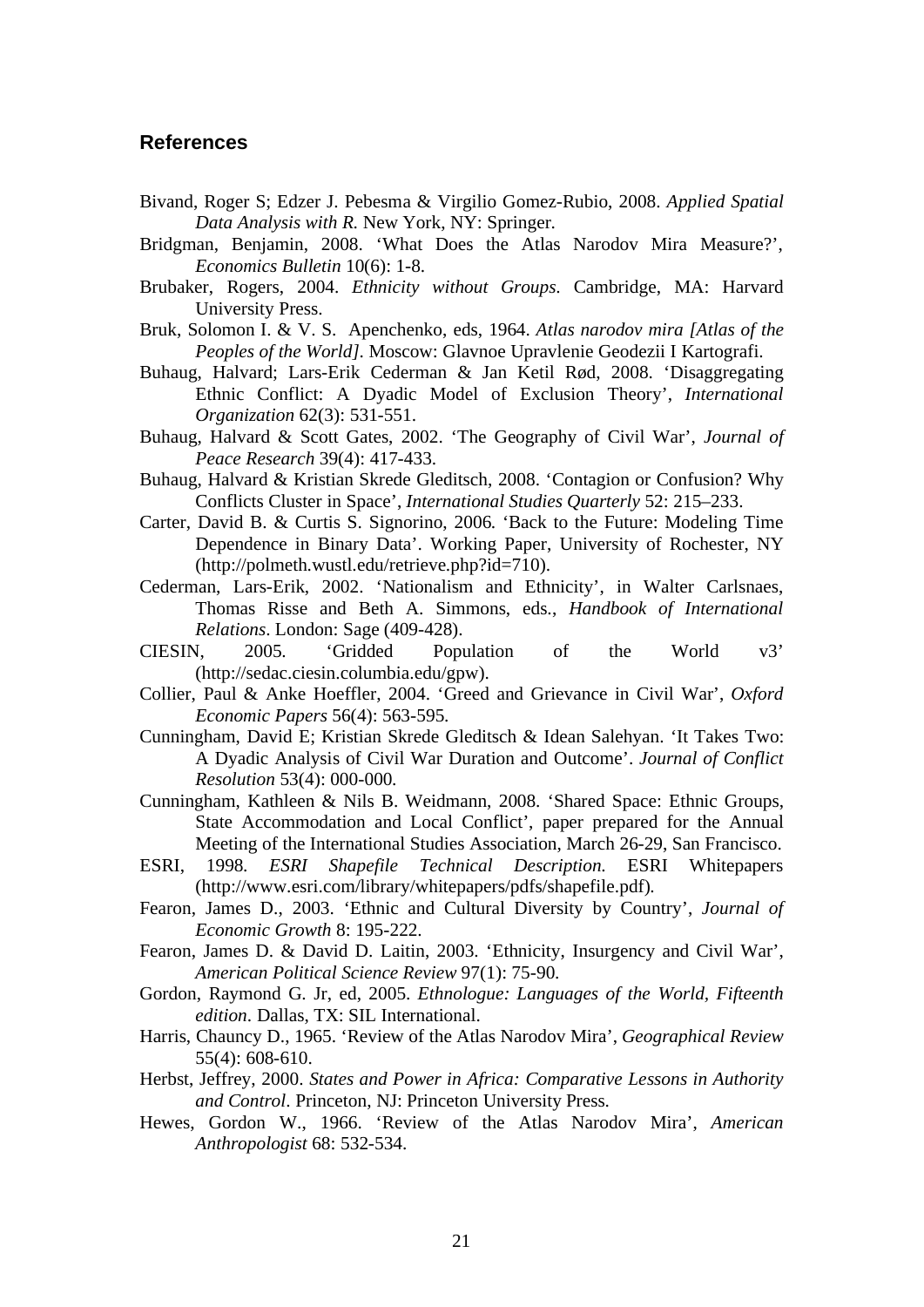- Horowitz, Donald, 1985. *Ethnic Groups in Conflict*. Berkeley, CA: University of California Press.
- Hughes, James & Gwendolyn Sasse, 2002. *Ethnicity and Territory in the Former Soviet Union: Regions in Conflict*: Routledge.
- Kaplan, Robert D., 1993. *Balkan Ghosts: A Journey through History*. New York, NY: St. Martin's Press.
- Longley, Paul A; Michael F. Goodchild; David J. Maguire & David W. Rhind, 2005. *Geographic Information Systems and Science*. 2nd ed. Chichester: Wiley.
- MAR, 2005. 'Minorities at Risk Dataset', College Park, MD: Center for International Development and Conflict Management (http://www.cidcm.umd.edu/mar/).
- Petrovic, Ruza, 1992. 'The National Composition of Yugoslavia's Population, 1991', *Yugoslav Survey* 33(1): 3-24.
- Posen, Barry R., 1993. 'The Security Dilemma and Ethnic Conflict', In Michael E. Brown, ed., *Ethnic Conflict and International Security*. Princeton, NJ: Princeton University Press (103-124).
- Posner, Daniel N., 2004. 'Measuring Ethnic Fractionalization in Africa', *American Journal of Political Science* 48(4): 849-863.
- Raleigh, Clionadh & Håvard Hegre, 2005. 'Introducing ACLED: An Armed Conflict Location and Event Dataset', paper prepared for the Conference on Disaggregating the Study of Civil War and Transnational Violence, San Diego CA (http://www.prio.no/upload/616/UCSD\_paper\_final.pdf).
- Ross, Russell R., ed, 1987. *Cambodia: A Country Study*. Washington, DC: GPO for the Library of Congress (http://countrystudies.us/cambodia/).
- Sambanis, Nicholas, 2004. 'Using Case Studies to Expand Economic Models of Civil War', *Perspectives on Politics* 2(2): 259-79.
- Taylor, Charles & Michael C. Hudson, 1972. *World Handbook of Political and Social Indicators*. New Haven, CT: Yale University Press.
- Telberg, Vladimir G., 1965. *Telberg Translation to Atlas Narodov Mira*. New York, NY: Telberg Book Corporation.
- Toft, Monica Duffy, 2003. *The Geography of Ethnic Violence: Identity, Interests, and the Indivisibility of Territory*. Princeton, NJ: Princeton University Press.